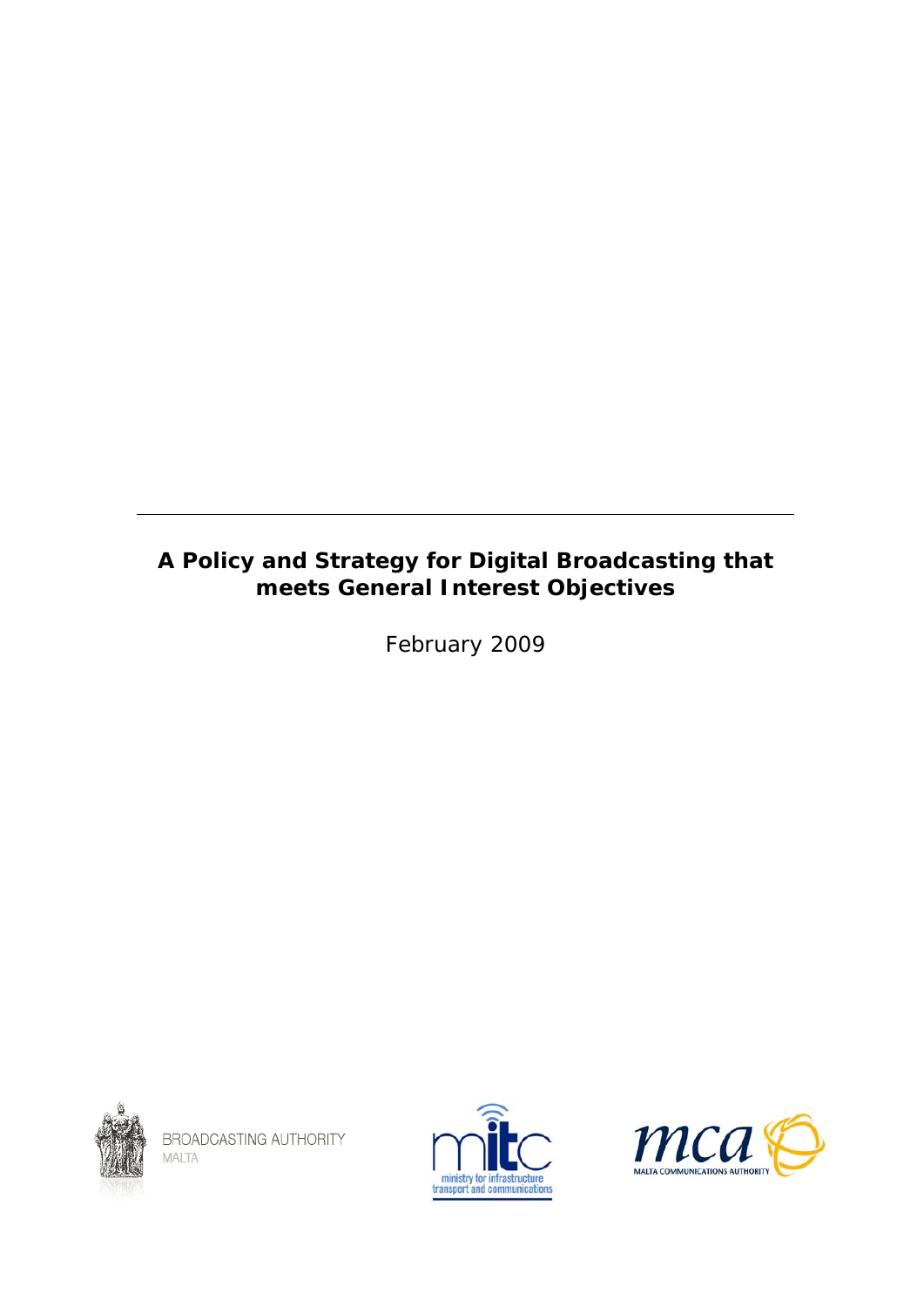# Table of Contents

|                |       |         | A Policy and Strategy for Digital Broadcasting that meets General Interest |  |
|----------------|-------|---------|----------------------------------------------------------------------------|--|
|                |       |         |                                                                            |  |
| 1              |       |         |                                                                            |  |
| 2              |       |         |                                                                            |  |
|                | 2.1   |         |                                                                            |  |
|                | 2.2   |         |                                                                            |  |
| 3              |       |         |                                                                            |  |
|                | 3.1   |         |                                                                            |  |
|                | 3.2   |         |                                                                            |  |
| $\overline{4}$ |       |         |                                                                            |  |
|                | 4.1   |         | Number of frequencies allocated for purposes of broadcasting meeting       |  |
|                |       |         |                                                                            |  |
|                | 4.2   |         |                                                                            |  |
|                | 4.3   |         |                                                                            |  |
|                | 4.4   |         |                                                                            |  |
|                | 4.5   |         |                                                                            |  |
|                | 4.6   |         | Eligibility for classification as a broadcaster meeting GIOs  11           |  |
| 5              |       |         |                                                                            |  |
| 6              |       |         |                                                                            |  |
|                | 6.1   |         |                                                                            |  |
|                | 6.2   |         |                                                                            |  |
|                | 6.2.1 |         |                                                                            |  |
|                | 6.2.2 |         |                                                                            |  |
|                |       | 6.2.2.1 |                                                                            |  |
|                |       | 6.2.2.2 |                                                                            |  |
|                | 6.3   |         |                                                                            |  |
|                | 6.3.1 |         |                                                                            |  |
|                | 6.3.2 |         |                                                                            |  |
|                | 6.4   |         |                                                                            |  |
|                | 6.4.1 |         |                                                                            |  |
|                | 6.4.2 |         |                                                                            |  |
|                | 6.4.3 |         |                                                                            |  |
| 7              |       |         |                                                                            |  |
| 8              |       |         |                                                                            |  |
|                |       |         |                                                                            |  |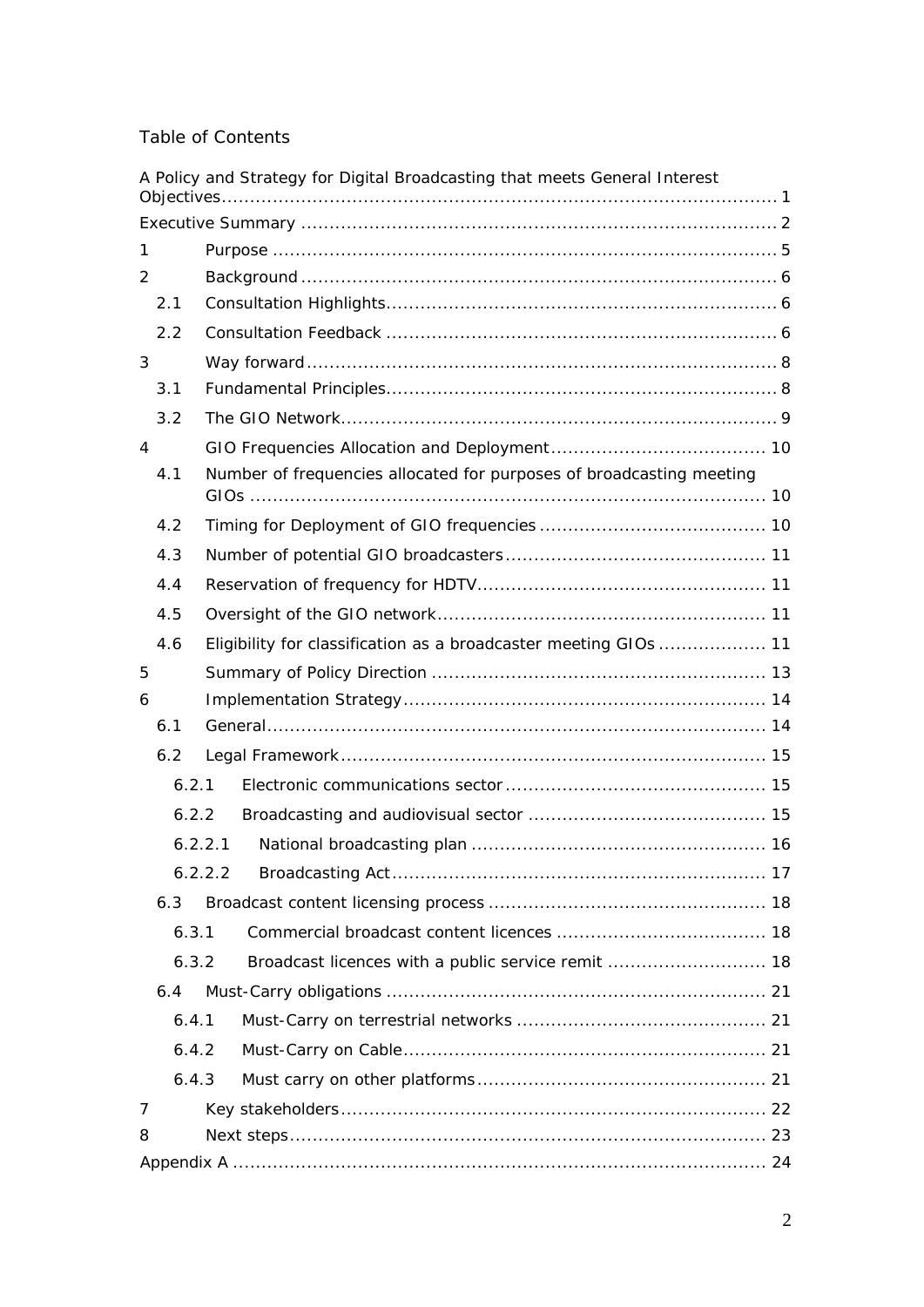<span id="page-2-0"></span>[Analysis of responses to Consultation on Broadcasting that meets General Interest](#page-23-0)  [Objectives................................................................................................ 24](#page-23-0)

# **Executive Summary**

On the 15th September 2007 the MCA and the BA jointly published a consultation document on broadcasting meeting General Interest Objectives (GIOs). The consultation period was spread over five months.

The consultation document was built around a number of fundamental principles that are seen to constitute the conceptual framework within which a GIO set-up should be modelled, and namely:

- The public's right to free-to-air viewership of GIO channels via unencrypted transmission;
- An adequate number of GIO broadcasters, balanced against minimal distortion of market mechanisms;
- Efficient use of spectrum:
- Sufficient frequency spectrum for GIO broadcasting such as to cater for future needs, on the basis of known (existing and foreseen) technology capabilities;
- The concept of GIO broadcasting to embrace both the public service broadcaster as well as a number of private broadcasters;
- The application for GIO status, by privately owned stations, on a voluntary basis;
- The award of GIO status only on the basis of stringent qualifying criteria;
- PBS as the 'de facto' public service broadcaster;
- The need for transition costs to be kept at manageable levels;
- Broadcasting to go beyond GIO's via the award of commercial licences.

These principles are confirmed as constituting the framework to this policy document.

In determining the nature and ownership of the network, the Government has taken in consideration the responses received. It is deemed that the most attractive option is the one which contemplates the setting up of a distinct GIO network.

Government has, moreover, taken cognisance of the fact that PBS is the only broadcaster that has an obligatory requirement to operate under a GIO remit. This makes PBS the ideal entity to organise and run the GIO multiplex. PBS will therefore be appointed as the network operator for broadcasting that meets GIOs.

As a result of this arrangement, there will be no need to enforce must carry obligations on terrestrial commercial networks. Such a course of action would result in an unnecessary duplication of transmission capacity.

The following are the other key features of the Policy direction that the Government has adopted with respect to broadcasting that meets GIO's:

- The GIO network will be required to carry up to six GIO TV stations.
- All transmissions on the GIO networks will be unencrypted and therefore viewable without the need for any subscription to a network operator and free of charge.
- The second frequency reserved for GIO use will be kept in reserve for the eventual transition of GIO stations to HDTV.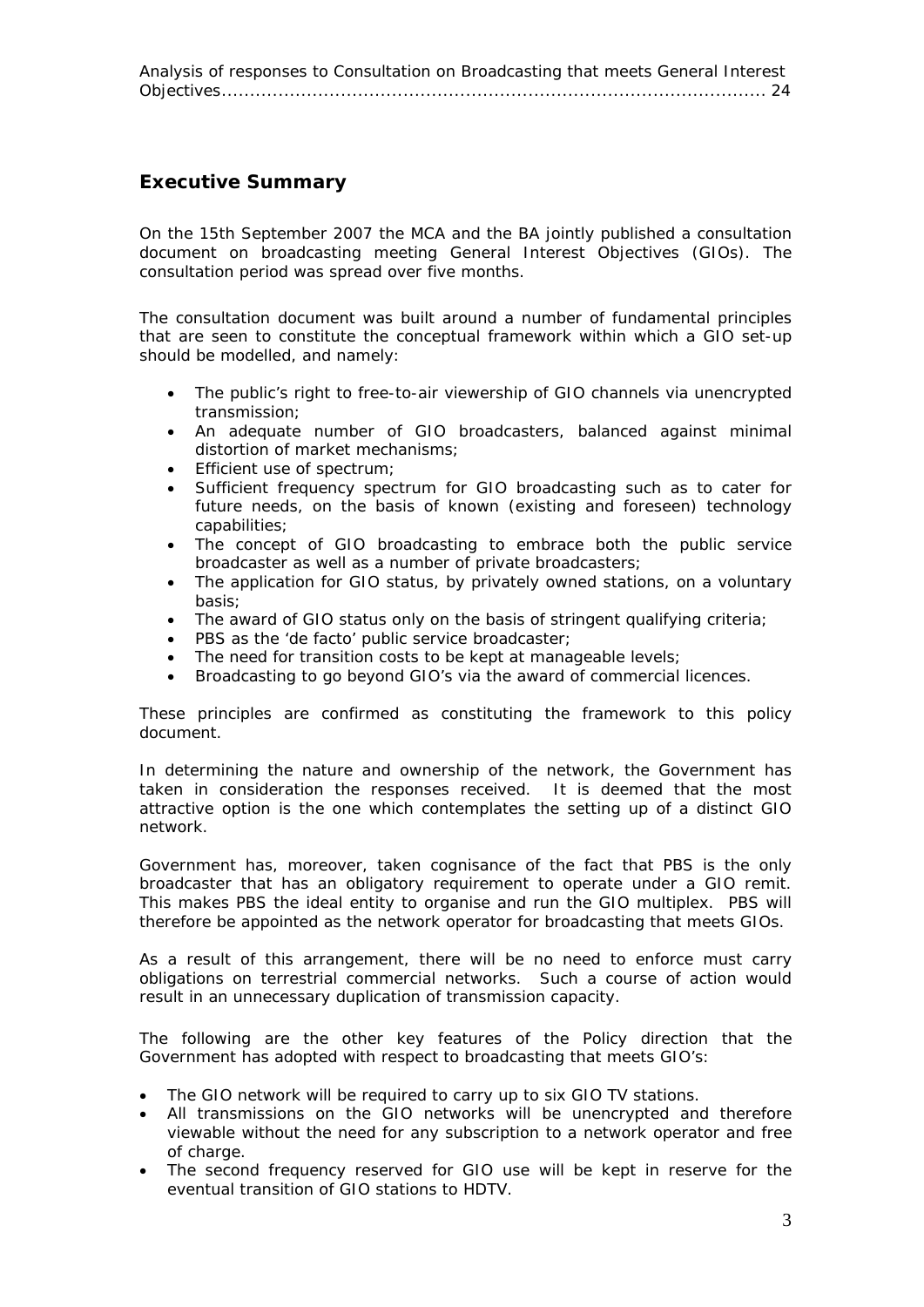- The BA, with the technical assistance of the MCA, will provide the necessary oversight to the operation of the GIO network.
- On the drawing up of detailed criteria by the BA an eligibility test for broadcasters will be carried out, with right of first choice for existing analogue terrestrial.
- Vacant slot/s on the GIO network will subsequently be filled via a call for expressions of interest.

An implementation strategy has been drawn up on the basis of this policy direction.

The publication of this policy document denotes the start of a series of initiatives that will lead up to analogue turn-off, set for the end of December 2010. Such initiatives will include updating of the Broadcasting Act, the refinement of the high level GIO eligibility criteria, the setting up of the GIO network infrastructure, the selection of GIO stations and public information initiatives. These will pose quite an implementation challenge to all concerned.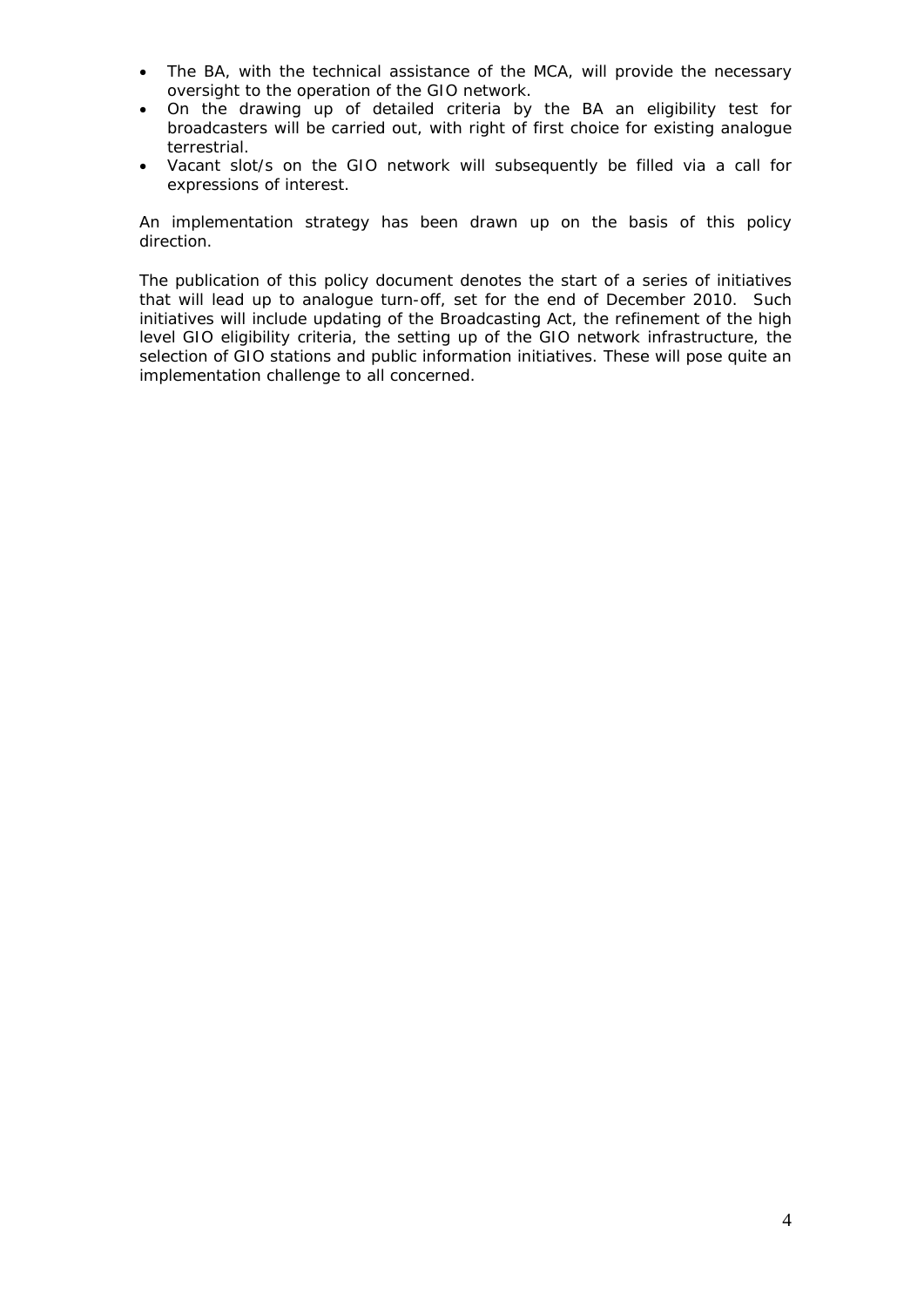This Document represents Government's policy position and strategy relative to the assignment of Digital Terrestrial Frequencies reserved for broadcasting that meets General Interest Objectives (GIOs). The basis for this final position is the related consultation exercise carried out jointly by the Malta Communications Authority (MCA) and the Broadcasting Authority (BA), a synopsis of which can be seen in Appendix A.

<span id="page-4-0"></span>\_\_\_\_\_\_\_\_\_\_\_\_\_\_\_\_\_\_\_\_\_\_\_\_\_\_\_\_\_\_\_\_\_\_\_\_\_\_\_\_\_\_\_\_\_\_\_\_\_\_\_\_\_\_\_\_\_\_\_\_\_\_\_\_\_\_\_\_\_\_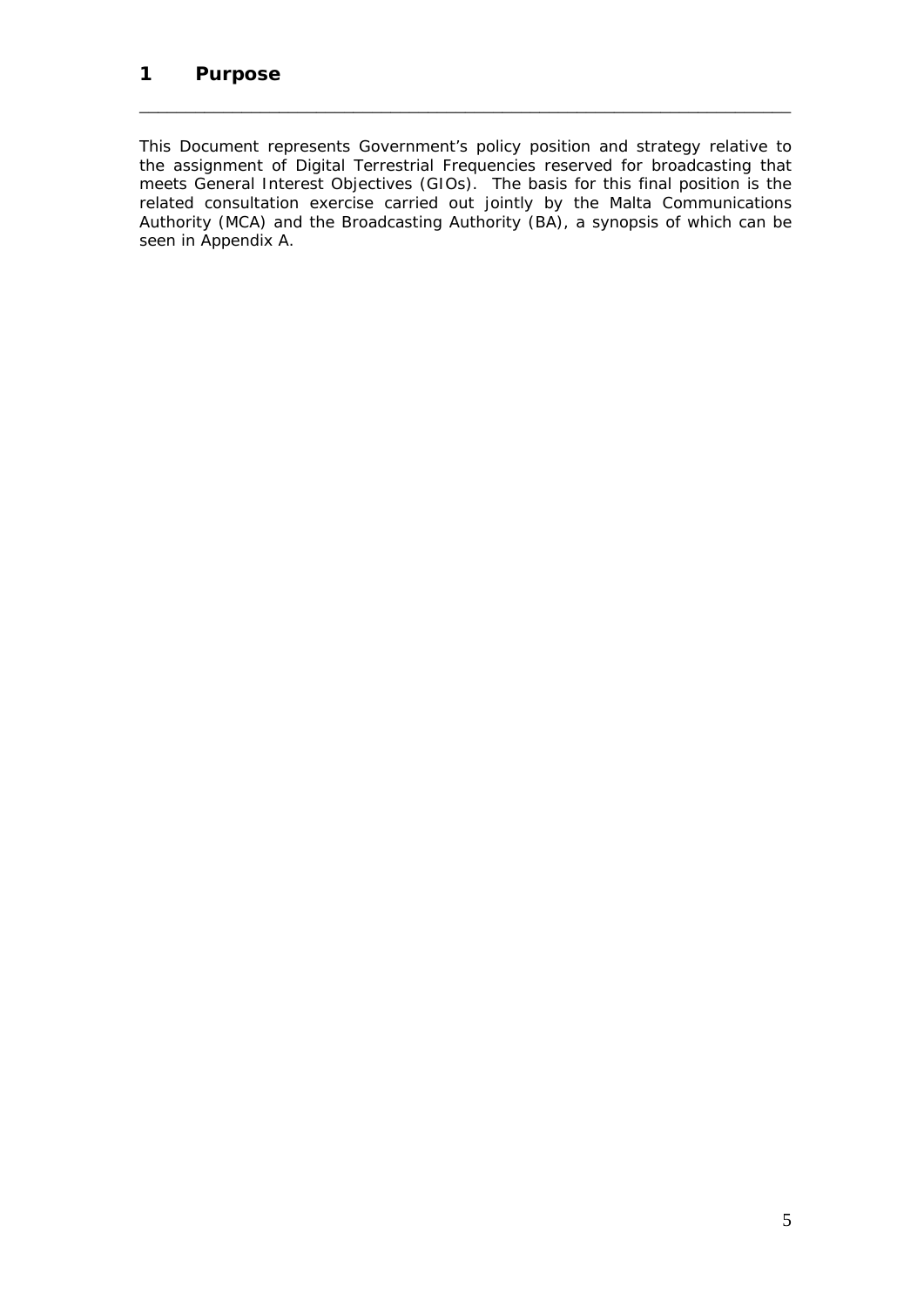On the 15th September 2007 the MCA and the BA jointly published a consultation document on broadcasting meeting General Interest Objectives (GIOs). The consultation period was spread over three months, subsequently extended by a further two months at the express request of a number of broadcasters.

<span id="page-5-0"></span>\_\_\_\_\_\_\_\_\_\_\_\_\_\_\_\_\_\_\_\_\_\_\_\_\_\_\_\_\_\_\_\_\_\_\_\_\_\_\_\_\_\_\_\_\_\_\_\_\_\_\_\_\_\_\_\_\_\_\_\_\_\_\_\_\_\_\_\_\_\_

# **2.1 Consultation Highlights**

The consultation document, in the form of a draft policy position, dealt with both content and transmission aspects. Essentially the document made proposals in relation to the following:

- a) the criteria that will be used to classify a broadcast as one meeting GIOs;
- b) the reservation of two internationally coordinated frequencies for GIO purposes (with possibly a third frequency being made available for assignment only following successful coordination with neighbouring countries);
- c) The reservation of one of the two available frequencies for Government use (PBS, ED22, other services) with the remaining frequency potentially carrying 4 GIO broadcasters;
- d) the process to be used by the Broadcasting Authority to allot spectrum capacity to the qualifying broadcasters;
- e) The assignment of GIO frequencies to GO with concomitant must-carry obligations, without charge to broadcasters;
- f) the conditions attached to the usage of these frequencies;
- g) The manner by which any 'must-carry' obligations would be applied across the different technology platforms.
- h) The need for GIO broadcasting to remain free to air in the Digital domain, just as it is in the existing analogue environment;
- i) Ancillary aspects such as the need to review the overall broadcasting policy and the necessity to unblock the impasse with Italy on the coordination of frequencies.

# **2.2 Consultation Feedback**

At the end of the consultation period six submissions had been received from: GO

Melita Cable

All existing analogue terrestrial broadcasters (joint response)

Mr. Joseph Muscat (MEP)

Eden Leisure Group

Projects in Motion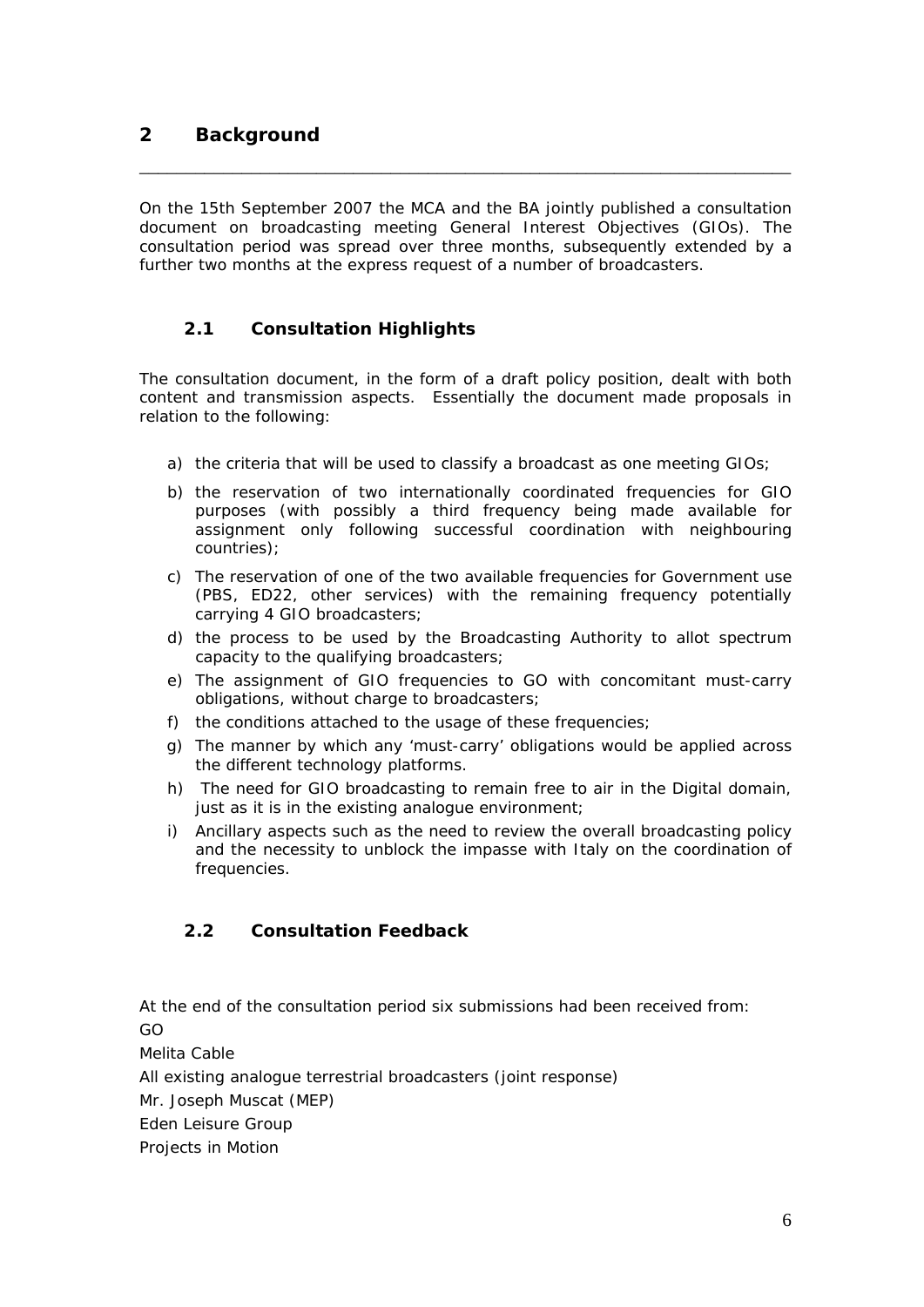The MCA/BA also held one-to-one discussions with a number of respondents at their express request.

The following points capture the main feedback with respect to the consultation:

- 1. The criteria for classification of broadcasters meeting GIO have not, to any significant extent, been put in question.
- 2. On the proposed assignment of the GIO frequencies to GO for 'must carry' purposes, two respondents question the reservation of three frequencies for the purpose on the grounds of proportionality with the need to safeguard the general interest.
- 3. With the exception of one respondent there is overall agreement, on the need for GIO stations to be transmitted in unencrypted form (and therefore free to viewers on the terrestrial platform).
- 4. On the proposed assignment of the frequencies (reserved for GIO) to GO with an obligation for GO to carry for free, one respondent is contesting the requirement to carry broadcasters without remuneration. The respondent contends that this treatment would be discriminatory.
- 5. There is, overall, disagreement (albeit for different reasons) either with the proposed imposition of a must-carry obligation on GO, or with the conditions under which this is being proposed.

The issues raised in points 2, 4 and 5 merit further attention given that they constitute key elements of the draft policy put out for consultation. A careful study of the responses has led Government, with input from the two Authorities concerned, to review the original proposal. Whilst the policy proposal remains a feasible option in terms of a way forward, a viable alternative that also addresses, to the extent possible, the concerns of stakeholders, is preferred.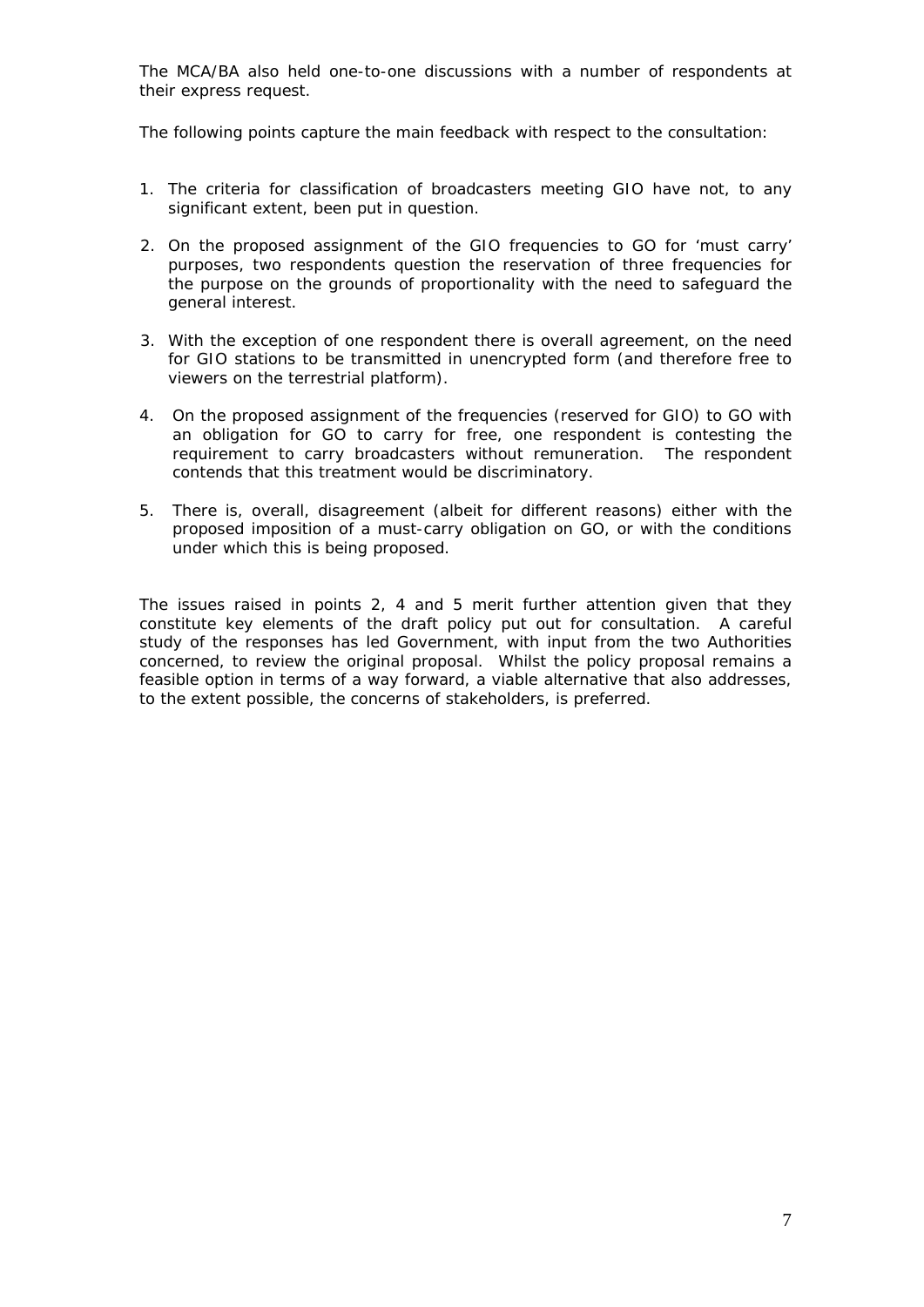It is premised that, set within a framework of fundamental principles, there exist various viable options for the setting up of a GIO network on the digital terrestrial platform, the two main models being:

<span id="page-7-0"></span>\_\_\_\_\_\_\_\_\_\_\_\_\_\_\_\_\_\_\_\_\_\_\_\_\_\_\_\_\_\_\_\_\_\_\_\_\_\_\_\_\_\_\_\_\_\_\_\_\_\_\_\_\_\_\_\_\_\_\_\_\_\_\_\_\_\_\_\_\_\_

- 1. Via the imposition of a must-carry obligation on the main commercial operator or
- 2. Via the setting up of an independent GIO network.

Given that this will be a wireless terrestrial platform with both networks transmitting on the same standards, viewer equipment will be able to receive the unencrypted transmissions from whichever network they emanate. Thus, for example, subscribers of a commercial network (such as GO) would still be able to watch, on the same set top box, free-to-air (unencrypted) transmissions emanating from the GIO network.

### **3.1 Fundamental Principles**

A number of fundamental principles, that constitute the conceptual framework within which a GIO set-up should be modelled, have been articulated in the draft policy and remain unchanged.

These principles are:

- The public's right to free-to-air viewership of GIO channels via unencrypted transmission;
- An adequate number of GIO broadcasters, balanced against minimal distortion of market mechanisms;
- Efficient use of spectrum;
- Sufficient frequency spectrum for GIO broadcasting such as to cater for future needs, on the basis of known (existing and foreseen) technology capabilities;
- The concept of GIO broadcasting to embrace both the public service broadcaster as well as a number of private broadcasters;
- The application for GIO status, by privately owned stations, on a voluntary basis;
- The award of GIO status only on the basis of stringent qualifying criteria;
- PBS as the 'de facto' public service broadcaster;
- The need for transition costs to be kept at manageable levels;
- Broadcasting to go beyond GIO's via the award of commercial licences.

These fundamental principles, as articulated in the draft policy remain unchanged.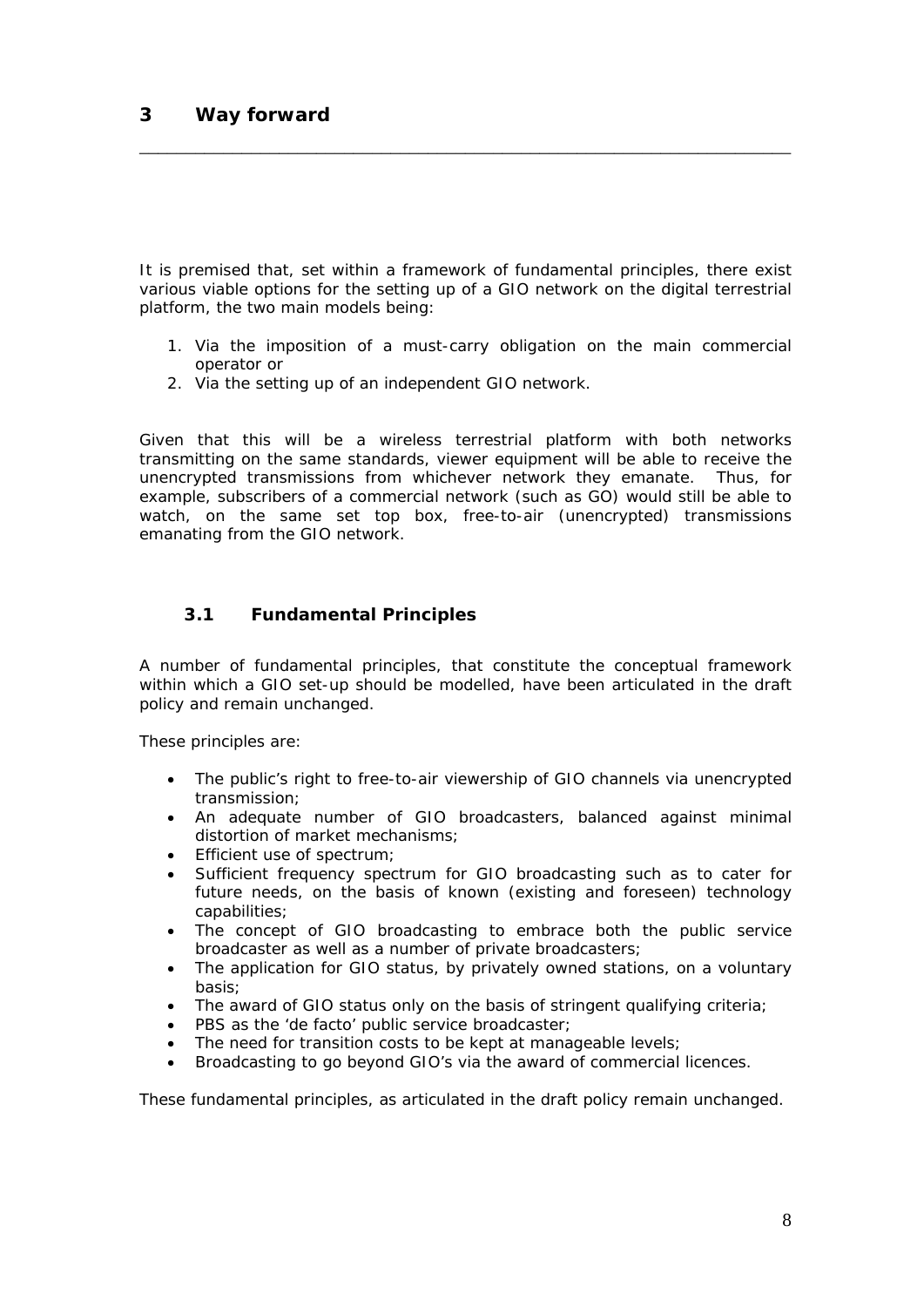### **3.2 The GIO Network**

<span id="page-8-0"></span>On the basis of the responses received it is deemed that the most attractive option is the one which contemplates the setting up of a distinct GIO network.

In determining the nature and ownership of the network, the Government has taken in consideration the responses received and has moreover taken cognisance of the fact that PBS is the only broadcaster that has an obligatory requirement to operate under a GIO remit. This makes PBS the ideal entity to organise and run the GIO multiplex.

PBS will therefore be appointed as the network operator for broadcasting that meets GIOs. All broadcasts on the GIO network will be transmitted in unencrypted mode. The frequency assignment to PBS is therefore subject to these conditions. This arrangement will give broadcasters the integrity to operate from a distinct and dedicated network.

As a result of this arrangement, there will be no need to enforce must carry obligations on GO. Such a course of action would result in an unnecessary duplication of transmission capacity.

This new arrangement raises a number of related questions that are addressed in the subsequent section.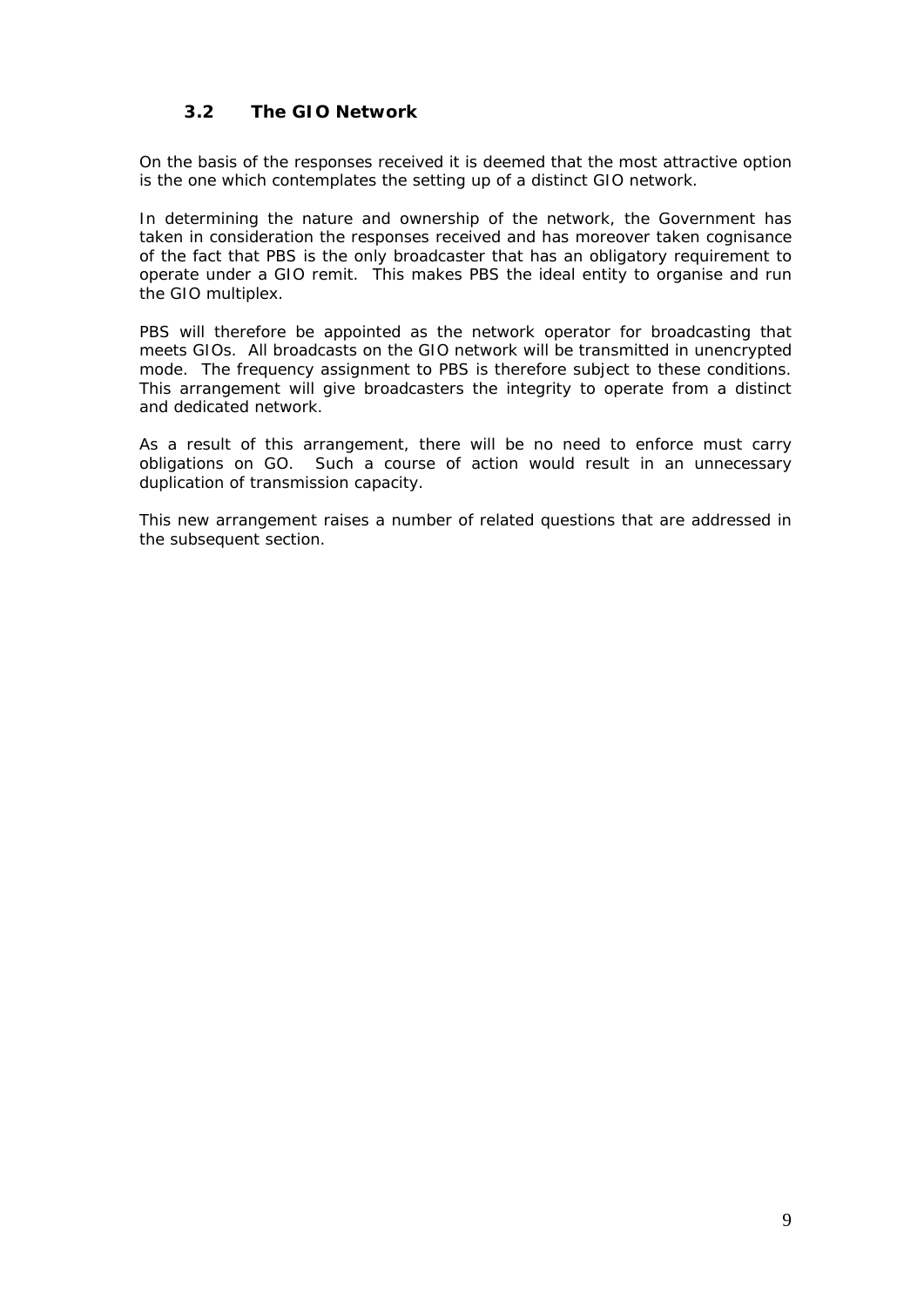# <span id="page-9-0"></span>**4 GIO Frequencies Allocation and Deployment**

The indicated way forward - formed on the basis of feedback to the consultation exercise - coupled with developments over the past months<sup>[1](#page-9-1)</sup>, would indicate the need for a review of the intended utilisation of the frequencies reserved for the transmission of broadcast channels meeting GIOs.

\_\_\_\_\_\_\_\_\_\_\_\_\_\_\_\_\_\_\_\_\_\_\_\_\_\_\_\_\_\_\_\_\_\_\_\_\_\_\_\_\_\_\_\_\_\_\_\_\_\_\_\_\_\_\_\_\_\_\_\_\_\_\_\_\_\_\_\_\_\_

In the 2005 'umbrella' policy and strategy, Government had committed three frequencies for the purpose of broadcasting that meets GIOs. The commitment was based on the availability of internationally coordinated frequencies – nineteen in all - available to Malta at the time. During the 2006 Regional Radio communications Conference (RRC06), the number of internationally coordinated frequencies was reduced to nine, meaning that Malta had to reconfirm its coordination agreements with neighbouring countries for the remaining ten frequencies.

Malta has consistently striven to resolve coordination issues with Italy with a view to regaining the number of frequencies available for local transmission. However, the process is turning out to be rather lengthy and a solution is not as yet in sight.

The GIO policy is therefore based on this new reality.

### **4.1 Number of frequencies allocated for purposes of broadcasting meeting GIOs**

The extent of frequency spectrum reservation for potential GIO stations has, among others<sup>[2](#page-9-2)</sup>, to be seen in the context of available (coordinated) frequencies.

Two frequencies have been allocated for broadcasting meeting GIOs. The commissioning of a third frequency for GIO purposes should not take place until such time as changing conditions would militate in favour of a revision of the policy in this direction.

The following two frequencies are allocated for GIO broadcasting:

Channel 5 VHF Channel 66 UHF

 $\overline{a}$ 

# **4.2 Timing for Deployment of GIO frequencies**

Cost is a key consideration underlying the setting up and running of a GIO network. Whilst it is acknowledged that more economical permutations exist, the proposal to allot relatively generous frequency space to broadcasters has been based on the premise that in the event of a future transition to more bandwidth-

<span id="page-9-1"></span> $1$  Essentially a key variable is the difficult coordination exercise under way with neighbouring countries, foremost among which, Italy.

<span id="page-9-2"></span> $2$  A number of respondents to the consultation document questioned the eventual deployment of three frequencies, arguing that this may be in excess of the spirit of the Universal Service Directive. This point is subject to interpretation.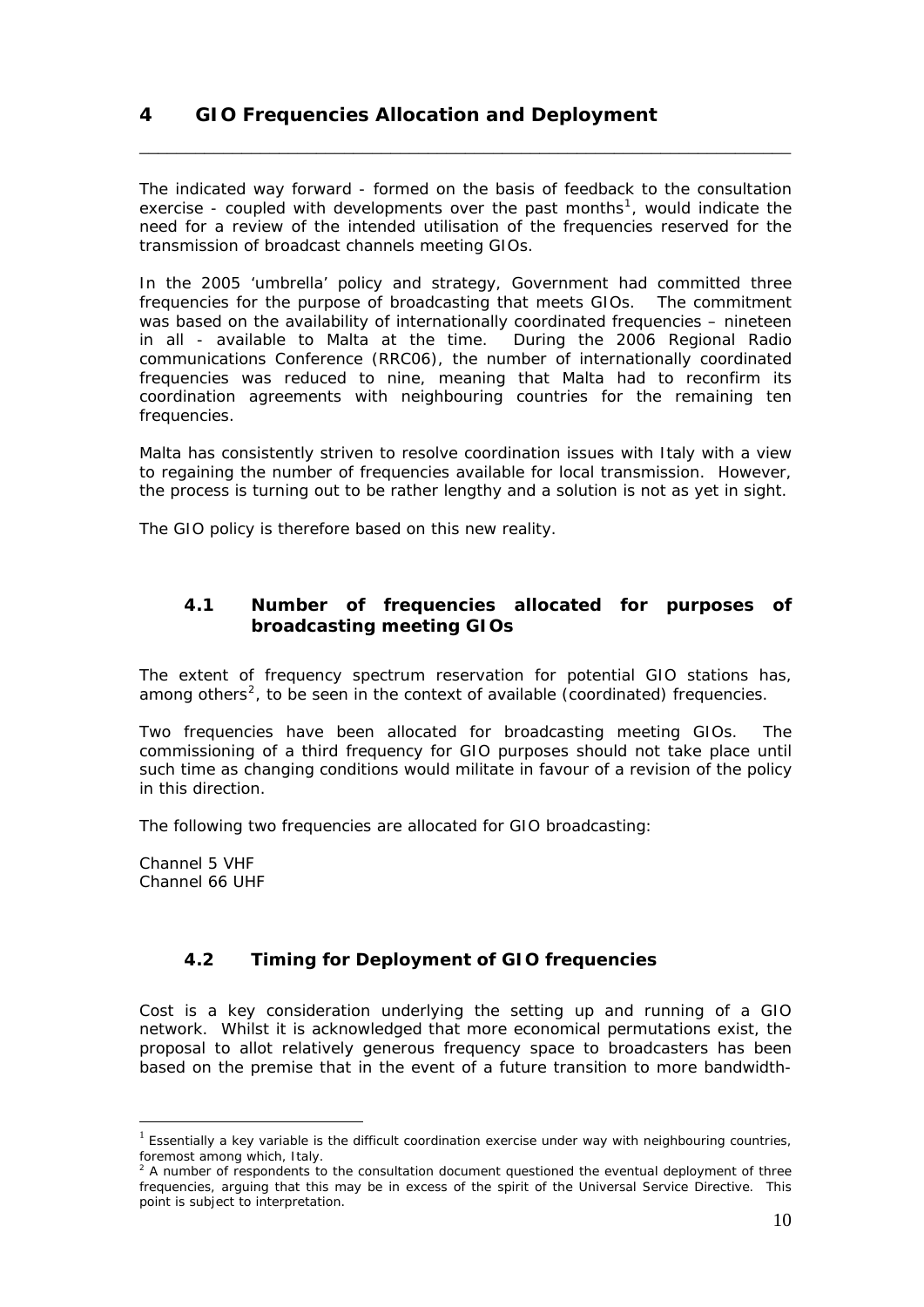<span id="page-10-0"></span>hungry HDTV, there would be sufficient space for GIO broadcasters to be able to make the transition.

Government deems this policy direction as holding good. The transition to HDTV is not a short term event and it is not feasible at this stage to declare HDTV as constituting a GIO, given that most of the viewing public is not in possession of HD-ready receiver equipment<sup>[3](#page-10-1)</sup>.

The ideal compromise is seen in the gradual deployment of available GIO frequencies. Such a course of action would minimise costs on the GIO network whilst ensuring adequate capacity in future when HDTV eventually becomes a GIO standard.

One of the two channels indicated in [4](#page-10-2).1 above<sup>4</sup> will be assigned to PBS following conclusion of the necessary technical discussions. The second frequency will be held in reserve pending the introduction of HDTV as a mode of transmission that meets the general interest.

### **4.3 Number of potential GIO broadcasters**

The number of potential broadcasters on the PBS-run network will be six. A sixbroadcaster multiplex would ensure quality transmission of broadcasts that meet GIOs.

### **4.4 Reservation of frequency for HDTV**

The second frequency will be held in reserve for eventual HDTV transmissions by GIO broadcasters. However, one needs to assess whether short-to medium-term use of the frequency can be made until such time as it is needed for the intended purpose.

Government will, on the advice of the MCA and the BA, explore available options before proceeding accordingly.

### **4.5 Oversight of the GIO network**

The relationship between PBS as the network operator and the hosted GIO broadcasters will require an element of oversight. The Broadcasting Authority will play a key role regulating the relationship between the various players involved, in order to ensure seamless provision of GIO content to the public.

In regulating these relationships the BA can draw on the MCA's expertise in technical matters<sup>[5](#page-10-3)</sup> if such advisory assistance is required.

### **4.6 Eligibility for classification as a broadcaster meeting GIOs**

 $\overline{a}$ 

 $3$  Latest available statistics put the figure of Maltese households owning an HD-ready set at below 6%.

<span id="page-10-2"></span><span id="page-10-1"></span><sup>&</sup>lt;sup>4</sup> The exact frequency will be determined in the course of technical discussions between the MCA and parties concerned.

<span id="page-10-3"></span> $<sup>5</sup>$  Such assistance is currently contemplated under Article 18 of the Broadcasting Act.</sup>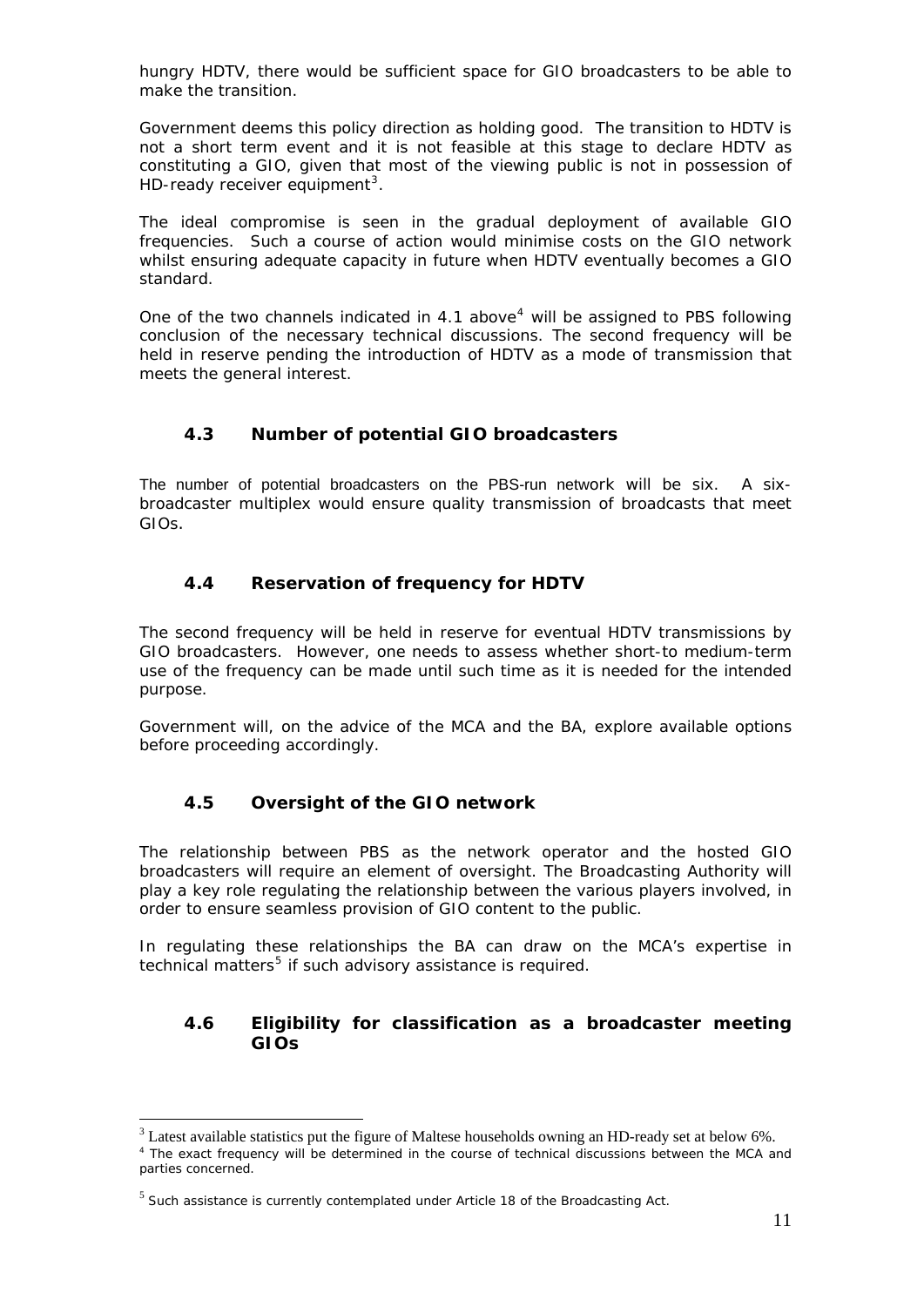A set of eligibility criteria that the BA can utilise in the determination of candidates' eligibility to GIO may be seen at Section 6.

The detail, to which the eligibility criteria are articulated in this policy document, is to be considered as high level. It is understood that further 'drilling down' into detailed sub-criteria, as well as the setting up of effective performance measures, a selection process and the relative procedures, will be necessary.

Subject to bandwidth availability, broadcasters will have the option to choose whether they want to be classified as meeting GIOs or whether they want to be classified as a commercial channel. In this respect, the BA will revise its licensing framework in line with this new arrangement. Commercial channels will be subject to less stringent content regulation than GIO channels.

A new set of eligibility criteria for the classification of channels as meeting GIOs implies that all broadcasters, whether existing or prospective, need to be validated for eligibility against the detailed criteria should they opt to apply for GIO status.

Government wants to ensure that existing analogue broadcasters benefit from continuity in the transition from analogue to digital terrestrial broadcasting. At the same time, it is recognised that continued access to terrestrial frequency space on a GIO network is not an automatic right. This issue does not arise as a result of the technical aspects of transition from analogue to digital broadcasting but from the need for any direct assignment of broadcasting spectrum to be made on the basis of clearly defined criteria that respect the principles of transparency and proportionality.

Existing analogue free-to-air broadcasters (excepting PBS $<sup>6</sup>$  $<sup>6</sup>$  $<sup>6</sup>$ ) will, in the first</sup> instance, be requested to confirm whether they want to assume the role of broadcasters meeting GIOs in line with the revised criteria. However, this option can only be exercised subject to their agreeing to - and proving that they have the means to abide by – the new criteria that will be set and administered by the BA.

Calls for prospective GIO broadcasters to fill vacant slots on the GIO network will subsequently be made by the BA via a call for expressions of interest.

 $\overline{a}$ 

<span id="page-11-0"></span><sup>&</sup>lt;sup>6</sup> PBS, by virtue of its 'de facto' status of public service broadcaster has no option other than to be a broadcaster meeting GIOs.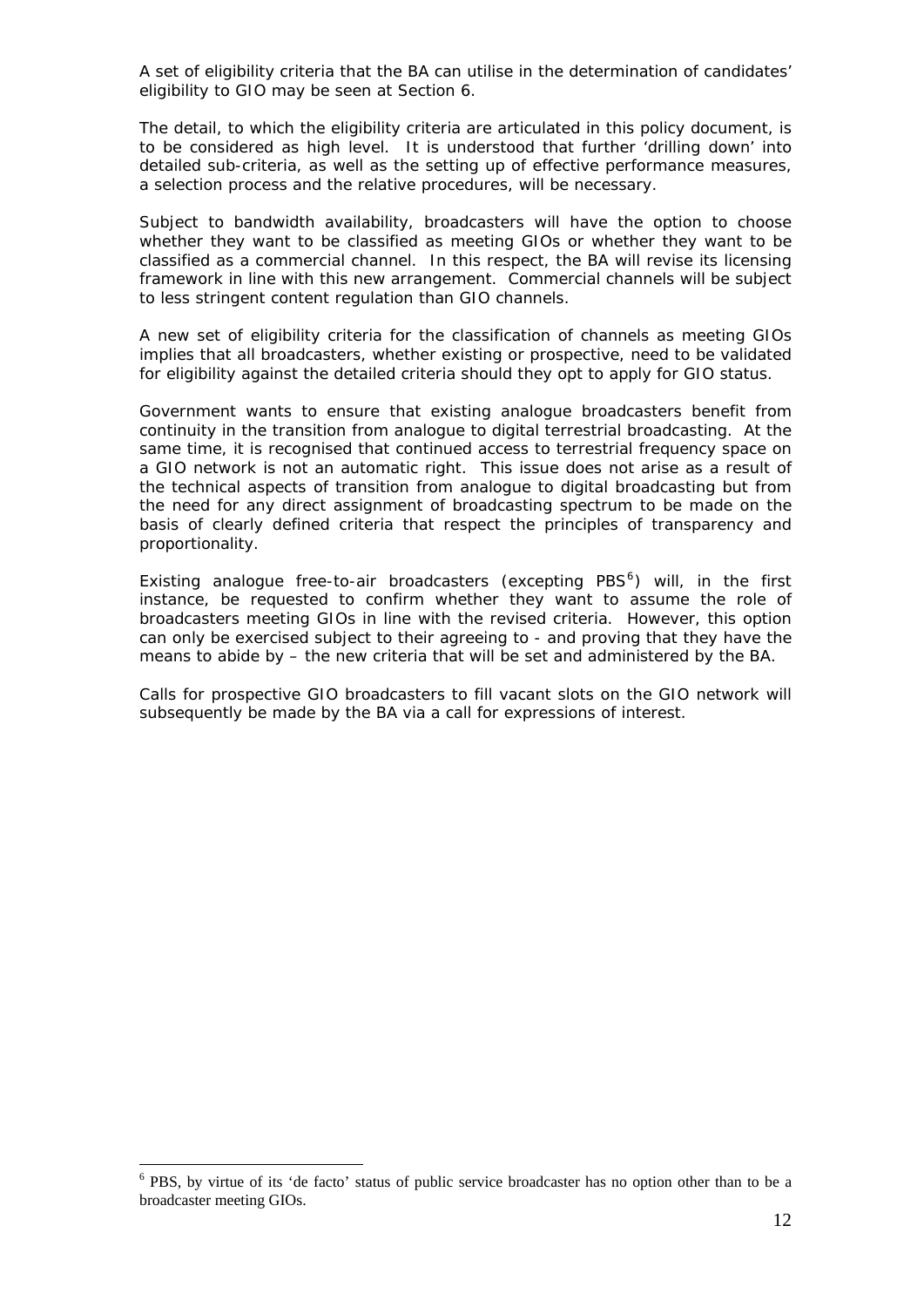In summary the following are the key features of the Policy direction that the Government has adopted with respect to broadcasting that meets GIO:

<span id="page-12-0"></span>\_\_\_\_\_\_\_\_\_\_\_\_\_\_\_\_\_\_\_\_\_\_\_\_\_\_\_\_\_\_\_\_\_\_\_\_\_\_\_\_\_\_\_\_\_\_\_\_\_\_\_\_\_\_\_\_\_\_\_\_\_\_\_\_\_\_\_\_\_\_

- PBS, as the national Public Service Broadcaster, will set up a network composed of one frequency (multiplex) that will serve for broadcasting meeting GIOs.
- The GIO network will be required to carry up to six GIO TV stations.
- All transmissions on the GIO networks will be unencrypted and therefore viewable without the need for any subscription to a network operator and free of charge.
- The second frequency reserved for GIO use will be kept in reserve for the eventual transition of GIO stations to HDTV.
- Until such time as HDTV for GIOs is a reality the MCA and the BA will explore the feasibility of short to medium-term uses of the frequency held in reserve for the purpose.
- The BA, with the technical assistance of the MCA, will provide the necessary oversight to the operation of the GIO network.
- On the drawing up of detailed criteria by the BA an eligibility test for broadcasters will be carried out, with right of first choice for existing analogue terrestrial broadcasters.
- Vacant slot/s on the GIO network will subsequently be filled via a call for expressions of interest.
- The must-carry obligation on commercial Digital terrestrial networks (GO) will be dropped in the interests of spectrum efficiency.

An implementation strategy has been drawn up on the basis of this policy direction.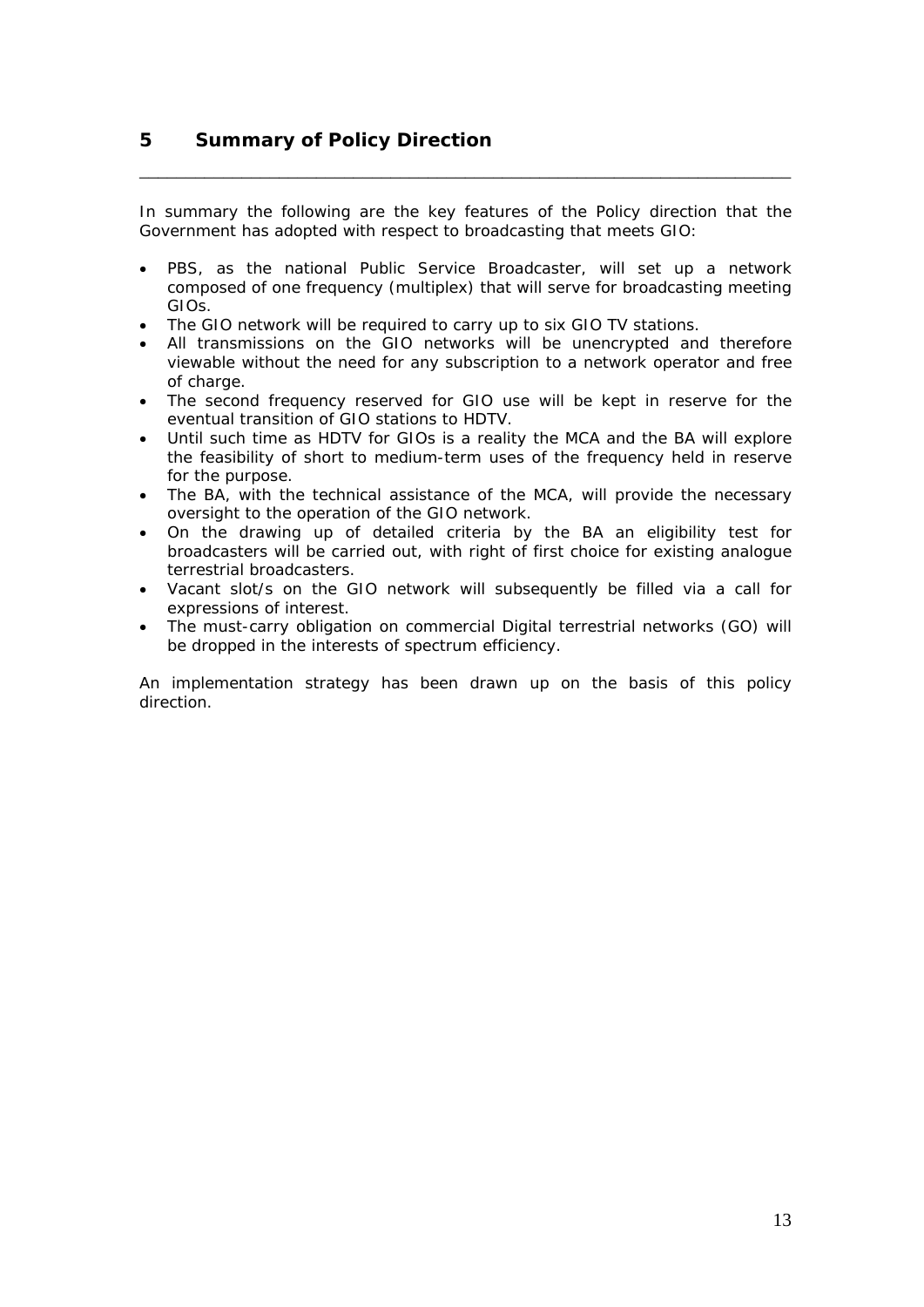# <span id="page-13-0"></span>**6 Implementation Strategy**

The publication of this policy document denotes the start of a series of initiatives that will lead up to analogue turn-off, set for the end of December 2010. Such initiatives will include updating of the Broadcasting Act, the refinement of the high level GIO eligibility criteria, the setting up of the GIO network infrastructure, the selection of GIO stations and public information initiatives. These will pose quite an implementation challenge to all concerned.

\_\_\_\_\_\_\_\_\_\_\_\_\_\_\_\_\_\_\_\_\_\_\_\_\_\_\_\_\_\_\_\_\_\_\_\_\_\_\_\_\_\_\_\_\_\_\_\_\_\_\_\_\_\_\_\_\_\_\_\_\_\_\_\_\_\_\_\_\_\_

### **6.1 General**

The implementation strategy being considered will not affect current analogue transmissions, which will continue to be available on both the terrestrial and cable networks up to the Analogue Turnoff Date (ATO), currently established for the end of 2010. Any existing analogue broadcasting licences, which expire before ATO, will therefore be extended until this date, but not beyond.

Insofar as commercial broadcasting is concerned, the current legal framework can be utilised<sup>[7](#page-13-1)</sup>. Any new commercial broadcasting licences to be issued by the Broadcasting Authority will be in respect of broadcast content only. Notwithstanding Article  $40(1)^8$  $40(1)^8$  of the Broadcasting Act, and in line with the direction put forward in this document, these licences would not be granted the right to be carried under a 'must carry' obligation. An exemption to the application of Article 40 will be required in respect of any commercial broadcast content licences (as opposed to GIO broadcaster licences) for free to air terrestrial broadcasts. Depending on the programme schedule an exemption from parts of article 13(2)<sup>[9](#page-13-3)</sup> may also be required. The contemplated changes are not necessarily exhaustive and further amendments may be necessary.

Initial transmission, via the terrestrial GIO network, $10$  of broadcast channels classified as meeting GIOs, will commence following the implementation of the following tasks:

- a) The drafting and enactment of the necessary updates to legislation to support the implementation of the identified policy measures.
- b) The introduction of a broadcast content licensing process that incorporates the digital environment via a technology-neutral approach.
- c) The notification of PBS as the digital terrestrial transmission network that will carry broadcast channels classified as meeting GIOs, and the award of the reserved frequency capacity for it to honour its obligation.
- d) The setting up of the necessary transmission capacity by the notified transmission network.

 $\overline{a}$ 

<span id="page-13-1"></span><sup>&</sup>lt;sup>7</sup> Two such licences have recently been issued.

<span id="page-13-2"></span><sup>&</sup>lt;sup>8</sup> Article 40 (1) of the Broadcasting Act states 'Any person licensed to operate a cable television system or any other system for the retransmission of a number of television broadcasting services to the public shall distribute over such system all television broadcasting services other than services devoted entirely to teleshopping, licensed in Malta and receivable terrestrially and free of charge by the general public in Malta.'

<span id="page-13-3"></span><sup>&</sup>lt;sup>9</sup> Article 13(2) of the Broadcasting Act states that it shall be the duty of the BA to satisfy itself that, so far as possible, the programmes broadcast by persons providing sound or television broadcasting services in Malta comply with a number of content requirements (see relevant provision).

<span id="page-13-4"></span> $10$  All analoque terrestrial broadcasters are currently being transmitted in digital format but not on a 'free-to-air' basis.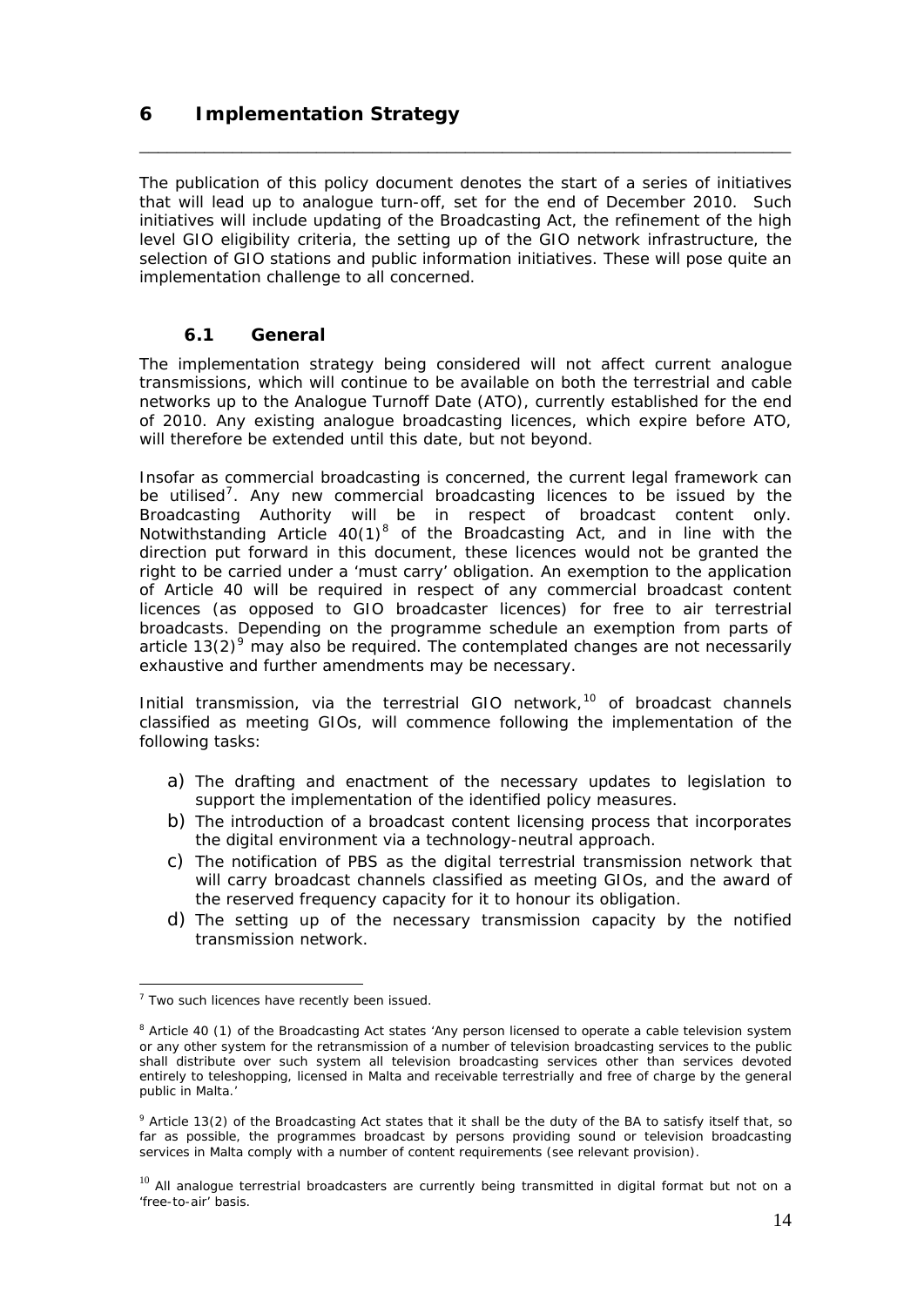- <span id="page-14-0"></span>e) The drawing up of GIO selection criteria followed by the selection procedure.
- f) The endorsement of the conditions that will regulate the relationship between the PBS-managed GIO network and the GIO broadcasters.
- g) The drawing up and execution of a communications strategy to inform the public of the digital switchover.

These action items are not necessarily sequential. It is expected that in the interests of time, a sizeable element of parallel activity will take place. Neither are they to be considered as being exhaustive.

The Broadcasting Authority will licence broadcasters and will, upon their request, identify those broadcast channels that meet GIOs and allot them space on the reserved frequencies. The Broadcasting Authority will ensure that designated GIO broadcast channels abide by the obligations associated with such a designation.

The Broadcasting Authority will monitor the activities of PBS as the designated GIO network operator.

### **6.2 Legal Framework**

#### **6.2.1 Electronic communications sector**

The regulatory framework applicable to the electronic communications sector was overhauled in 2004, with the enactment of ECRA, providing a technology neutral framework that caters for continued technological development. The ECRA, along with the related subsidiary legislation, is harmonised with the European Union framework for the sector and adequately regulates all the policy areas under consideration. No significant legislative changes are therefore required in support of the policy direction being put forward for consideration.

Another piece of legislation that is relevant to this topic is Legal Notice 167/2001, which is a remnant of the pre-2004 regulatory framework. A number of provisions of this Legal Notice have been retained insofar as they apply to broadcasting matters. Notable among these are those provisions relating to the licensing of Cable networks' own broadcast content (the term 'Cable networks' is taken to include terrestrial networks) and other related provisions. Regulation of broadcast content transmitted over cable networks falls under the Broadcasting Act. The repeal of the relevant provisions of LN167/2001 will serve to clarify the rights and obligations of network operators in their role as broadcasters, to the effect that these rights and obligations are aligned to those of all other broadcasters.

#### **6.2.2 Broadcasting and audiovisual sector**

The last major legislative change in the audiovisual sector came in 1991 with the introduction of the Broadcasting Act, which made provision for the liberalization of both radio and television services and opened the sector for private radio and television stations, including multi-channel cable television. The white paper that preceded the Act and the licensing regime established by the Act are based on a scenario that is characterised by the sole use of analogue transmission technology.

In February 2003 an expression of interest by the private sector to establish a multi-channel digital television service was received. In view of the fundamental changes that the new technology would introduce, Government embarked on the articulation of the Digital Broadcasting Policy. In consideration of the ATO date established therein, the Broadcasting Authority has not issued any further analogue television licences and both the National Broadcasting Plan published in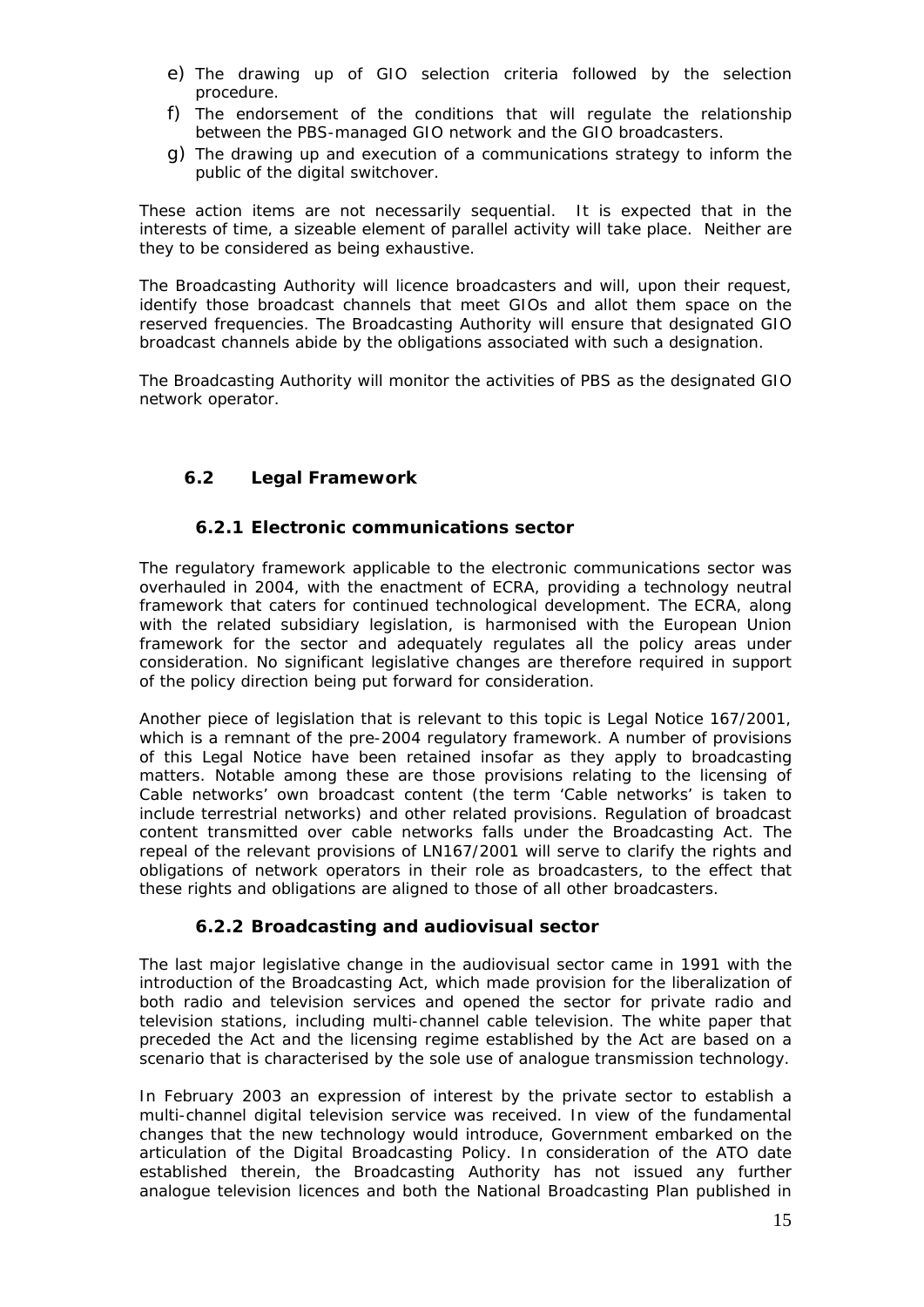<span id="page-15-0"></span>1991 and the Broadcasting Act need to be revised to address the realities of today's broadcasting environment.

## **6.2.2.1 National broadcasting plan**

The general principles that form the basis of the National Broadcasting Plan continue to hold valid, however, an update of the plan with respect to television and radio broadcasting policy is now necessary. The following would need to be captured in a revised plan:

### *Television*

- Pluralism in Maltese television will continue to be safeguarded.
- Broadcasts will be allowed on both cable and terrestrial networks and on any other network that may be established.
- Broadcast licences will be issued to the private sector for broadcast channels meeting GIOs and for commercial broadcasts.
- Licences for commercial broadcast content will be subject to the minimum of regulation<sup>[11](#page-15-1)</sup> consistent with the public interest and as reflected in local legislation.
- Licences for broadcast channels qualifying as meeting GIOs will be subject to the minimum of regulation consistent with the public interest and as reflected in local legislation and to additional programme content obligations as part of their remit.
- The licence for the public service broadcaster will be subject to the minimum of regulation consistent with the public interest and as reflected in local legislation and to the conditions of the public service obligation contract.
- Digital capacity will be made available to the Broadcasting Authority for the carriage of broadcast channels designated by it as having a public service remit.
- The Broadcasting Authority will be responsible for allotting the bandwidth that will carry each licensed public service and GIO broadcast channel.
- Commercial broadcast content licence holders will need to obtain access to transmission capacity on licensed television networks. Stations will need to notify the Broadcasting Authority, in their TV licence application, with the details of the network operator and the transmission frequency, as may be relevant, as part of the licensing process.

#### *Public service broadcasting media*

- Malta's public service broadcasting media will now include:
	- a) PBS Ltd., with its television channel (TVM);
	- b) The educational television channel (Channel 22);
	- c) Radju Malta, Radju Parliament, Magic and the university run radio channel (Campus FM);

#### *General interest broadcasting media*

 $\overline{a}$ 

• This category is made up of private television stations that take on the obligation of broadcasting a quantum of programmes of general interest and that are considered by the National Broadcasting Policy to be part of the remit of a public service station.

<span id="page-15-1"></span> $11$  These will be consistent with the Audiovisual Media Services Directive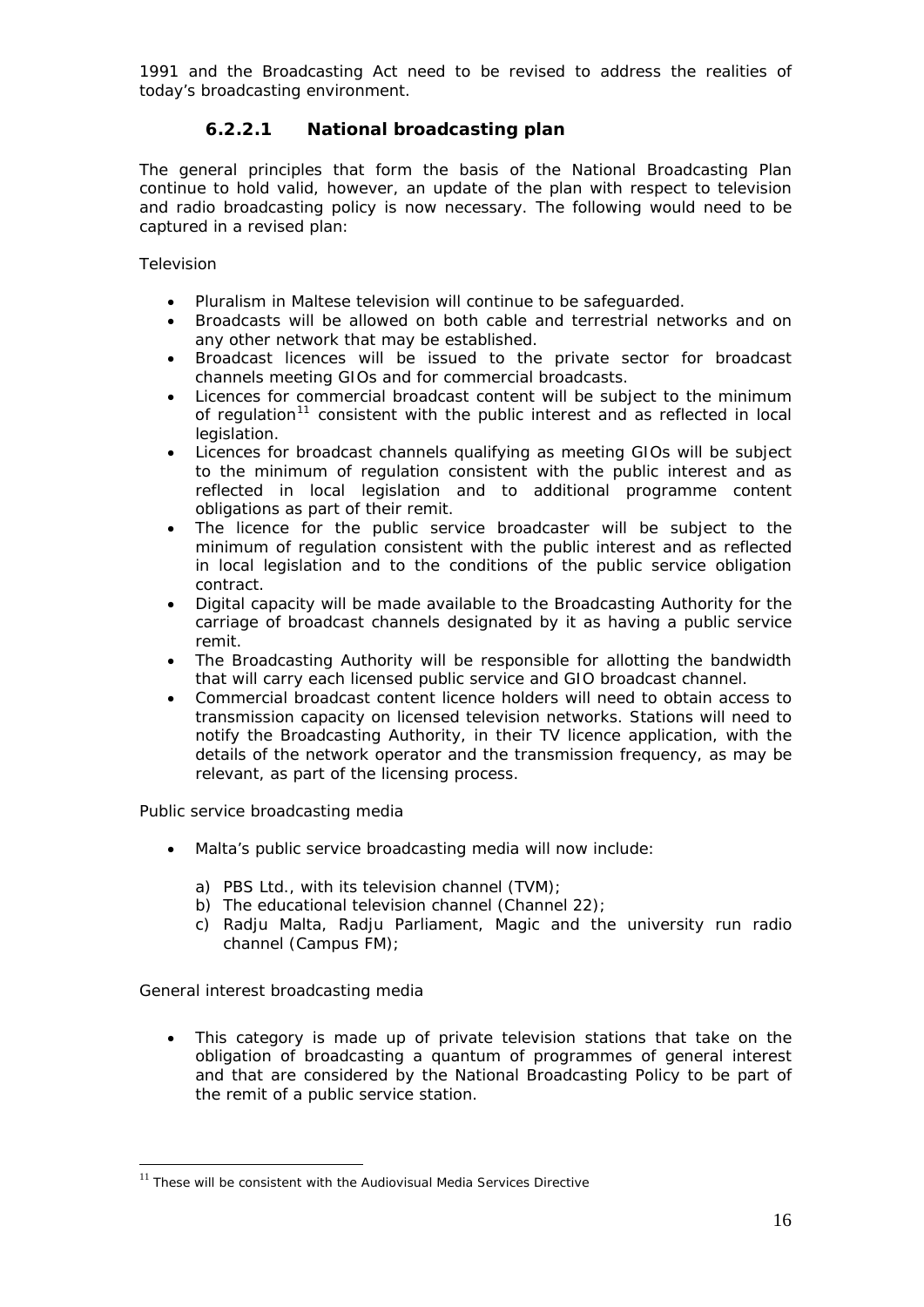- <span id="page-16-0"></span>• These broadcasts will need to complement the PBS Ltd offering and play a substantial role in delivering all or part of the following:
	- a) quality programming across the full range of public tastes and interests;
	- b) programming of an educational and cultural nature;
	- c) news and current affairs programming; and
	- d) a comprehensive and accurate information service in the interests of a democratic and pluralistic society.
- Broadcasting licences issued by the Broadcasting Authority will establish the specific general interest obligations of each station.

### **6.2.2.2 Broadcasting Act**

The following are the key sections of the Broadcasting Act that will need to be amended in order to implement the policy considerations being put forward:

*Article 10 – Issue of broadcasting licences.* 

- To introduce a class of television broadcasting licences applicable to the public service broadcaster, namely a general interest broadcast content licence.
- To introduce two classes of television broadcasting licences applicable to private stations namely a General Interest Broadcast Content Licence and a Commercial Broadcast Content Licence.
- To enact regulations in respect of the application process for television broadcasting licences.
- To amend the provision that restricts the genre of a second station, that is owned by the same entity, to teleshopping. The new provision would allow for a higher number of TV stations. The new provision would apply to TV as well as to radio station ownership<sup>[12](#page-16-1)</sup>.

#### *Article 11 – Considerations to guide Broadcasting Authority in the issuance of broadcasting licences.*

• To revise the criteria for the assessment of applications for licences in order to take into account the two television licence categories and to remove references to the transmission infrastructure which will no longer form part of the broadcasting licence.

*Article 13 - General provisions as to the provision of broadcasting services in Malta and regarding the Authority's duties in respect thereof.* 

• To take into consideration the two new classes of television broadcasting licences.

#### *Article 18 - Broadcasting frequencies.*

 $\overline{a}$ 

- To remove the reference to the assignment of a full frequency channel as part of the broadcasting licence.
- To require applicants for Commercial Broadcast Content Licences to notify details of the network operator, carrier frequency.
- To cater for the allotment of transmission capacity on a carrier frequency in respect of Public Service and GIO Television Broadcasting Licences.

<span id="page-16-1"></span> $12$  The BA is currently conducting a public consultation process on the possible extension of editorial control from the present maximum of two TV stations.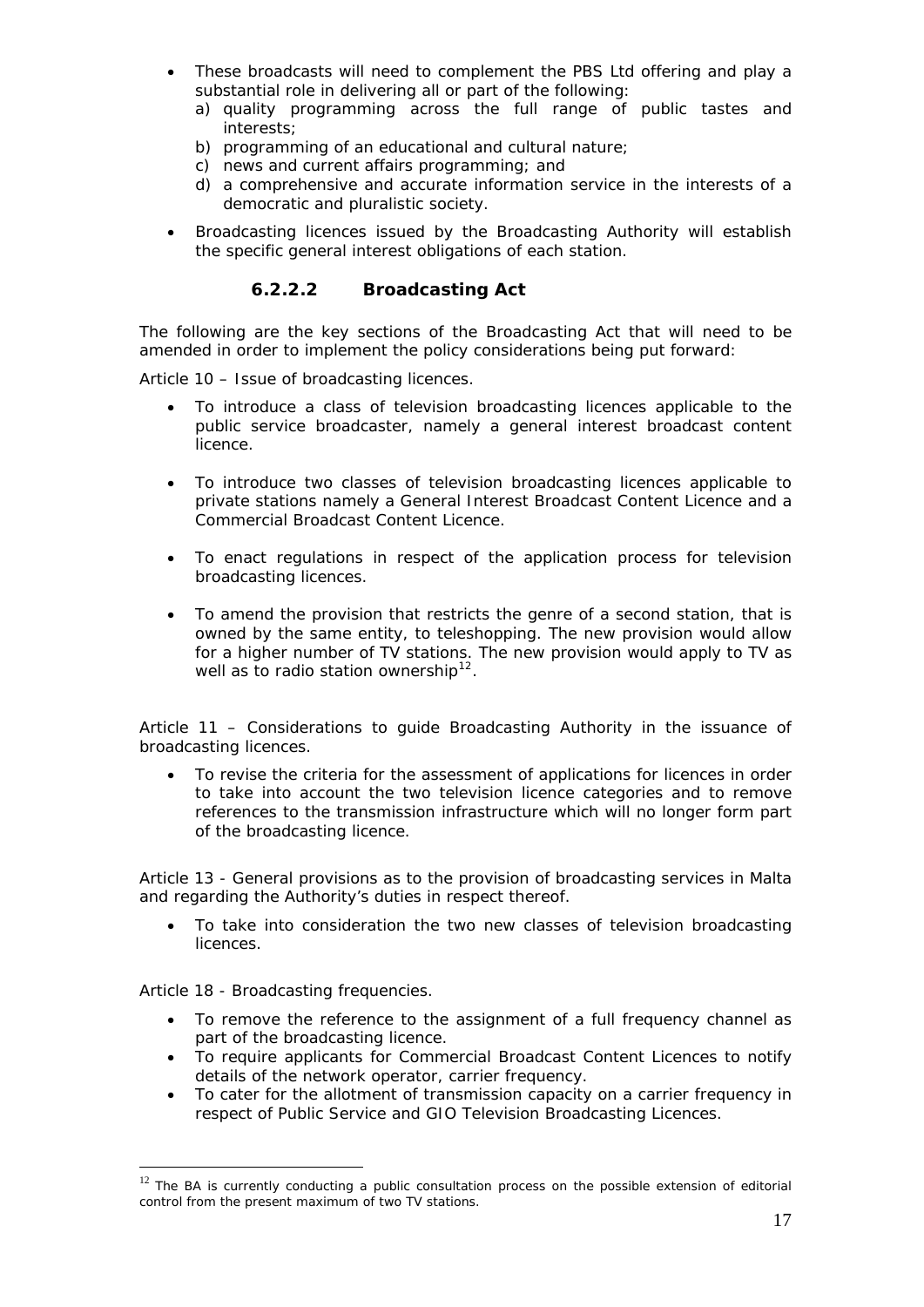#### <span id="page-17-0"></span>*Article 23 - Submission of Programme Schedules for Authority's approval.*

• A clause similar to the one that exempts radio services from the subarticles (excluding sub-article 1) of this article will be introduced to exempt commercial broadcast content licence holders from requiring prior approval by the Broadcasting Authority for their programme schedule. Submission of the programme schedule to the Broadcasting Authority will, however, be required.

#### *Article 40 - "Must Carry" obligations.*

• To be removed given - the overlap with the must-carry provisions contained in the Electronic Communications legislation, as well as its obsolescence, in light of the change in criteria with respect to the establishment of must carry obligations.

*First Schedule - Purposes for which provision is to be made in licences and contracts for the provision of broadcasting services.* 

- To be revised to cater for reduced regulation in respect of Commercial Broadcast Content Licences.
- To remove reference to transmission infrastructure and assigned frequencies from the broadcasting licence.

*Second Schedule - National Broadcasting Plan.* 

 $\overline{a}$ 

• To be amended to reflect the proposals put forward under this Section.

### **6.3 Broadcast content licensing process**

Private entities interested in obtaining a television broadcasting licence will be able to apply for either a Commercial Broadcast Content licence or a General Interest Broadcast Content licence.

### **6.3.1 Commercial broadcast content licences**

There will be no limitations on the number of commercial licences<sup>[13](#page-17-1)</sup> that can be issued by the Broadcasting Authority. However, presently article 10(6)(a) of the Broadcasting Act establishes a maximum of two broadcast content licences that may be issued to the same entity<sup>[14](#page-17-2)</sup>. Licences will be strictly in respect of content and will not include licensing of the transmission infrastructure. Entities will enter into commercial negotiations with authorised network operators or service providers in order to obtain access to transmission capacity. Applicants will be required to notify, to the Broadcasting Authority, the relevant details in respect of the network operator and the specific frequency on which the broadcast channel will be transmitted.

Applications will be assessed to determine that entities are in a position to establish and operate a viable station that can meet the requirements as established by law. The assessment will therefore take into consideration the economic potential and viability of the station, the genre and source of the production material as well as programme quality.

### **6.3.2 Broadcast licences with a public service remit**

<span id="page-17-1"></span> $13$  This is, nonetheless subject to the physical space that is available, at any point in time, on transmission networks.

<span id="page-17-2"></span><sup>&</sup>lt;sup>14</sup> The BA is currently conducting a public consultation process on the possible extension of editorial control from the present maximum of two TV stations.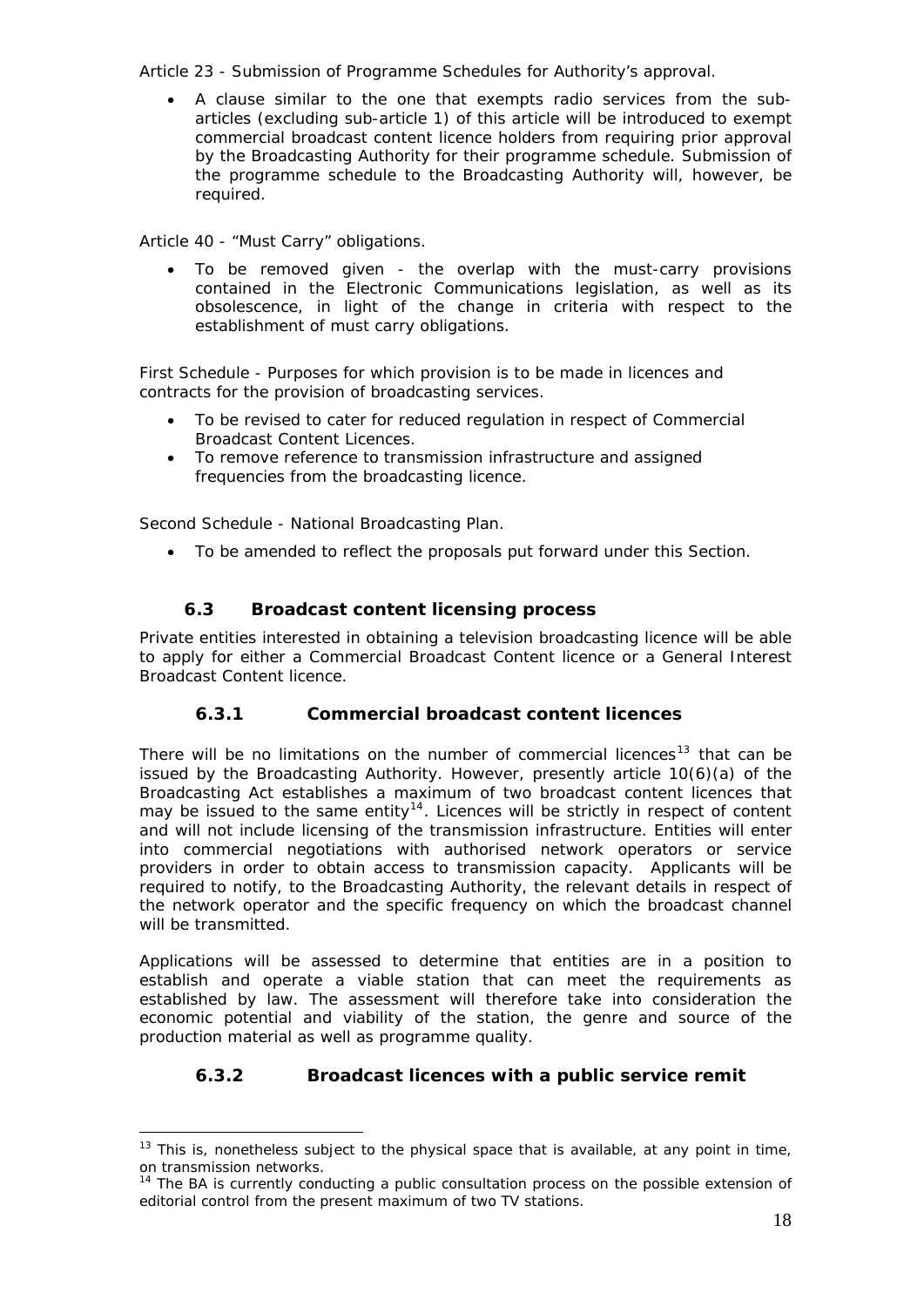One frequency will be allocated for the carriage of Public Service Broadcasts and other General Interest Broadcasts. A total of six stations will be carried on the frequency.

Public Broadcasting Services Ltd will operate the GIO network that will carry PBS and up to five GIO stations. Indicatively, PBS will carry the costs of the network set-up and operation less the additional capital and ongoing costs incurred as a result of PBS having to carry other broadcasters on its network.

The GIO stations can be both generalist and niche stations and will need to meet stringent requirements both in terms of programming quality as well as in terms of the specific general interest objectives that they fulfill. Only one General Interest Broadcast content licence will be issued to the same entity. An entity may however be issued with an additional Commercial Broadcast content licence<sup>[15](#page-18-0)</sup>.

This arrangement is based on the premise that two frequencies are reserved for broadcasting that meets GIOs. One frequency will be made immediately available for the purpose. The second frequency will be reserved until such time as it is required in order to support the introduction of HDTV by GIO stations.

Stations will be expected to devote a significant portion of their programming time to programmes that qualify as being of general interest, that is, programmes that qualify as meeting Core Public Service Obligations (CPSOs) and Extended Public Service Obligations (EPSOs).

The National Broadcasting Policy establishes that the PBS is required to dedicate between 50 and 55% of its programming time to programmes of general interest. A broadcast channel qualifying as meeting GIOs will be required to devote not less than 35% of its programming time to programmes of general interest. The said policy will also have to be brought in line with the amendments regulating GIOs which will be made to the Broadcasting Act.

Generalist stations would need to provide a spectrum of programme content that cuts across the categories listed below. Stations that address a particular audience niche will also be considered particularly if they provide added value and as long as the content can be classified as one of general interest (for example, education) on the basis of distinct evaluation criteria.

The following are, inter alia, the evaluation criteria that are being considered:

### **1 General - quality programming across the full range of public tastes and interests.**

- a) Financial allocation for programme generation;
- b) The range of subject matter. This would include:
	- i. programmes that focus on the island of Gozo and in particular that highlight Gozitan society, culture and way of life;
	- ii. programmes that have children as their principal audience;
	- iii. drama programmes in Maltese with preference being given to original drama in Maltese;
	- iv. programmes that focus on Maltese communities abroad.
- c) The number of new and innovative programmes;
- d) Target audience share;

 $\overline{a}$ 

e) Measures such as subtitling, audio description and sign language<sup>[16](#page-18-1)</sup>;

f) The variety of production approaches to be used such as co-productions/out sourced productions/shared material; and

<span id="page-18-0"></span> $15$  The number of commercial licences could exceed one, depending on the outcome of the BA consultation on media concentration referred to in earlier footnotes.

<span id="page-18-1"></span><sup>&</sup>lt;sup>16</sup> Further emphasis on this important aspect may be warranted when GIO criteria are being drawn up in detail.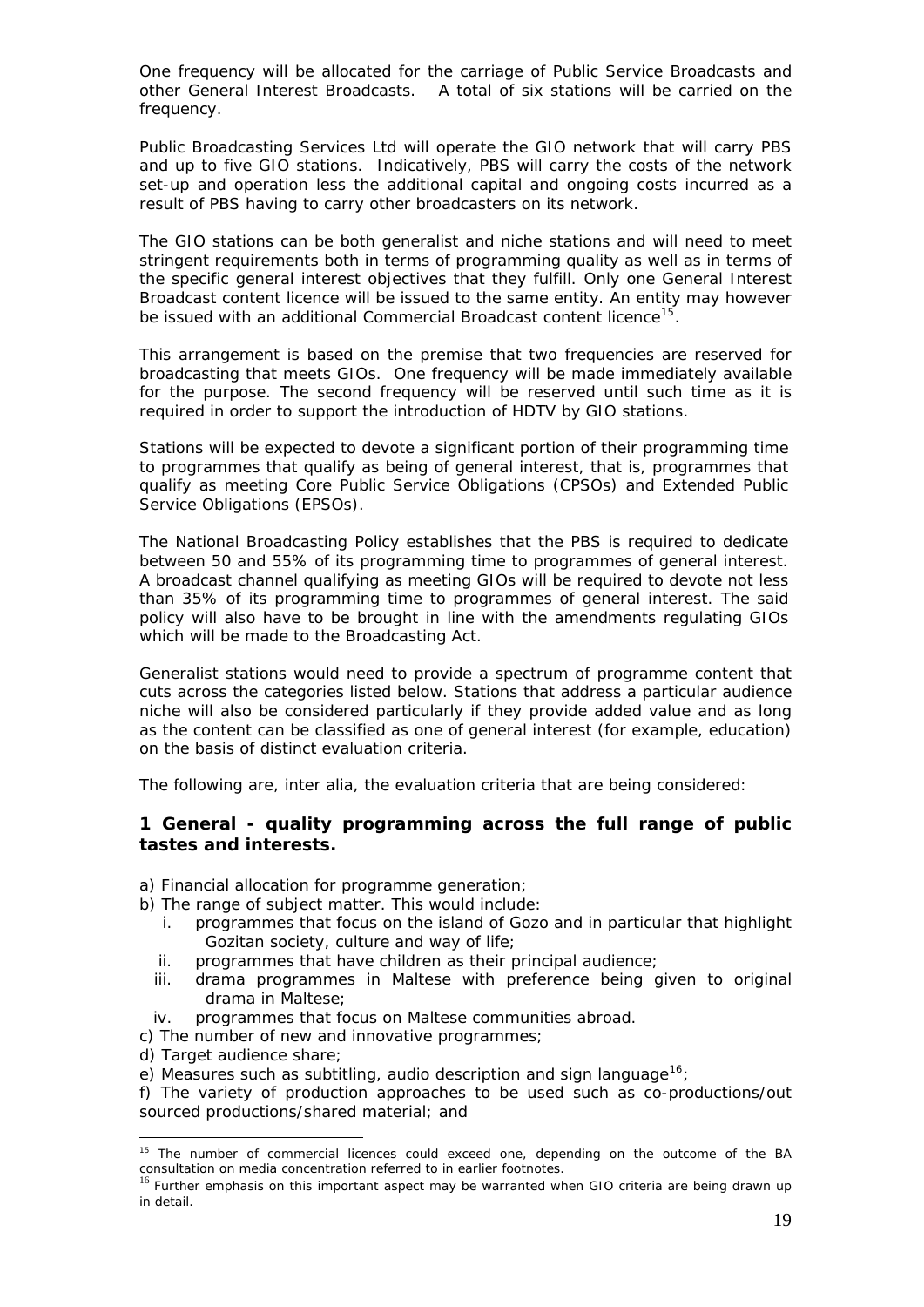# **2 Programming of an educational and cultural nature.**

Amount and scheduling of programmes of an educational and/or cultural nature

a) Range of subjects covered;

Appropriate weighting will be given to content such as:

- i. educational programmes
- ii. programmes that enhance the public's knowledge and appreciation of the Maltese Islands' heritage and history;
- iii. programmes that enhance the public's knowledge and appreciation of the arts particularly Maltese arts;

b) Type and size of audience targeted;

c) Percentage of programmes produced with the collaboration of educational institutions;

d) Percentage of programmes and total production hours in the Maltese language; and

### **3 News and current affairs programming**

- a) Quality of the news policy adopted by the broadcast channel;
- b) Sufficiency of news budget;
- c) Comprehensiveness of news schedule;
- d) Appropriate staffing to support the necessary news gathering, and the provision of in-depth analysis;
- e) Arrangements for gathering international news; and
- f) Amount and scheduling of current affairs programmes.

### **4 A comprehensive and accurate information service in the interests of a democratic and pluralistic society**

- a) Amount and scheduling of informative programmes;
- b) Range of subjects covered;

Appropriate weighting will be given to:

- i. discussion programmes dealing, inter alia, with topics of a social, cultural, religious, educational, environmental, economic, industrial or political nature;
- ii. measures in support of the presentation of a wide range of diverse opinions or perspectives; and
- iii. measures in support of the presentation of public views.

Delivery of the programme schedule that constitutes the general interest obligation for each station will be a condition of licence.

The Broadcasting Authority will have the authority to refuse applications for General Interest Broadcast content licences where specific general interest objectives are adequately covered by already licensed stations even if transmission capacity is available.

The Broadcasting Authority will carry out an ongoing assessment of the programme schedules of General Interest stations to ensure that licence obligations continue to be met.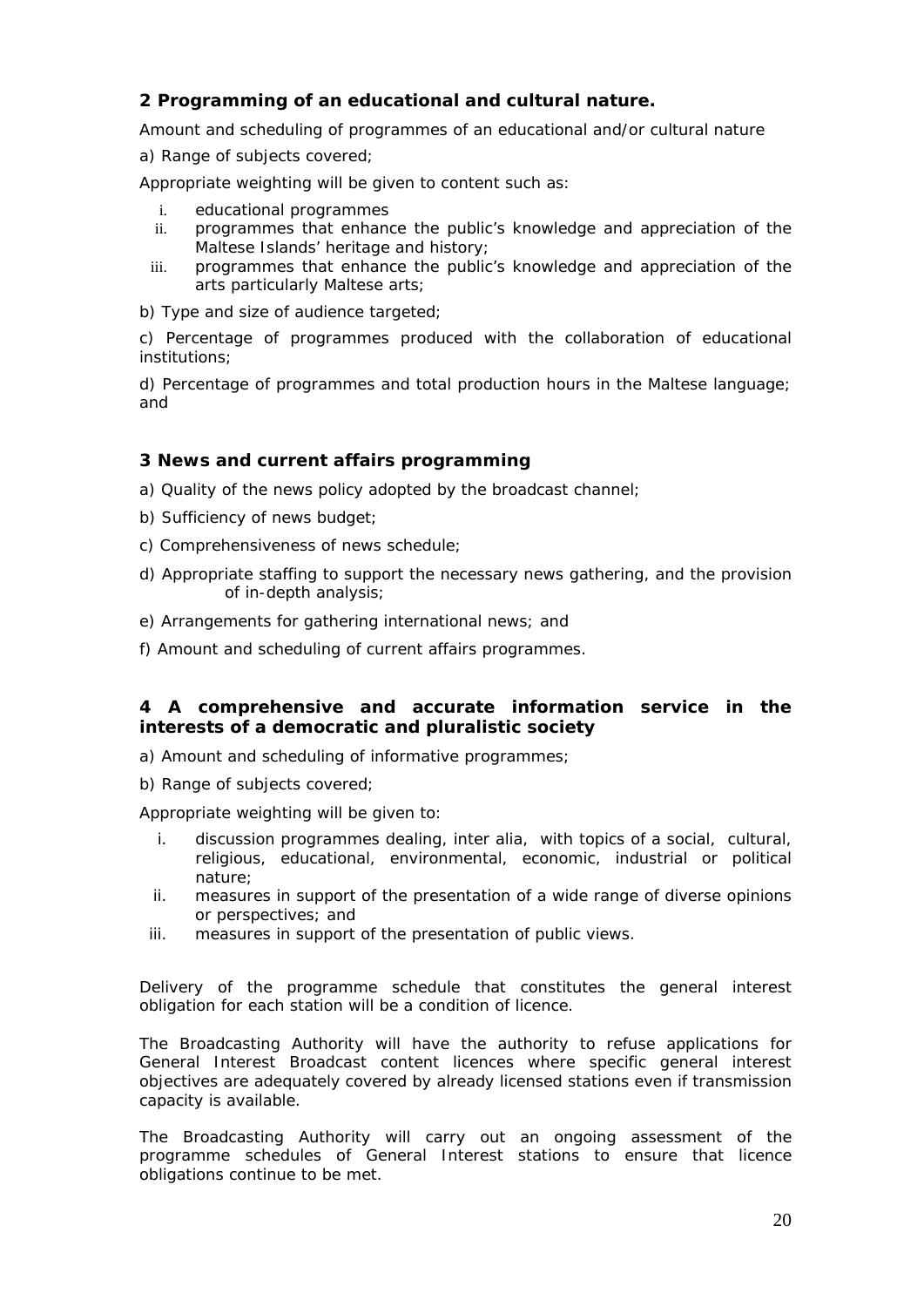# **6.4 Must-Carry obligations**

<span id="page-20-0"></span>In light of the appointment of PBS as the GIO network, the following scenarios unfold with respect to 'must-carry' obligations on existing and potential platforms:

### **6.4.1 Must-Carry on terrestrial networks**

The MCA will not impose must-carry obligations on the digital terrestrial commercial network. To do so would amount to unnecessary duplication, given that the viewers of that network can access the PBS-run network over the same set top box.

### **6.4.2 Must-Carry on Cable**

Melita cable is the only Cable TV operator in Malta. It has a national network which reaches some 95% of households and a penetration in the region of 75% of households. Melita is currently obliged to carry broadcast channels in line with Art 40 of the Broadcasting Act. Under Regulation  $51(1)^{17}$  $51(1)^{17}$  $51(1)^{17}$  of the ECNSR it is reasonable to assume that, it will continue to be considered as having a significant number of subscribers on its platform and the existing must-carry obligation will continue to apply, albeit under a different set of conditions.

In view of the one to one relationship between the operator and the household (given the cabling and converter required) and given that remuneration for carriage will not be required subscriber payment for the reception service will continue to be allowed. Must-carry channels will have to be on a reception / entrylevel tier such that subscriber payment is kept to a minimum.

A must carry obligation therefore remains incumbent on Melita on both its analogue and digital network. However, as long as the analogue cable service continues to be provided to the public, the reception service need not be replicated on the digital cable platform. Should Melita close off its analogue service, the equivalent of the reception tier will need to be introduced on its digital service.

### **6.4.3 Must carry on other platforms**

TV transmission services in Malta are currently provided over Cable and Digital Terrestrial networks. The provisions of Section 51(1) of the ECNSR, as well as other relevant provisions of the Maltese Electronic Communications legislation, will apply to any other platform that eventually provides TV transmission services in Malta.

<span id="page-20-1"></span> $\overline{a}$ 17 Reg.**51. of LN412/2004: (**1) The Authority may impose reasonable "must carry" obligations for the transmission of specified radio and television broadcast channels and services, on undertakings providing electronic communications networks used for the distribution of radio or television broadcasts to the public where a significant number of end-users of such networks use them as the principal means to receive radio and television broadcasts:

Provided that such obligations shall only be imposed where they are necessary to meet clearly defined general interest objectives and shall be proportionate and transparent, which obligations shall be reviewed by the Authority periodically: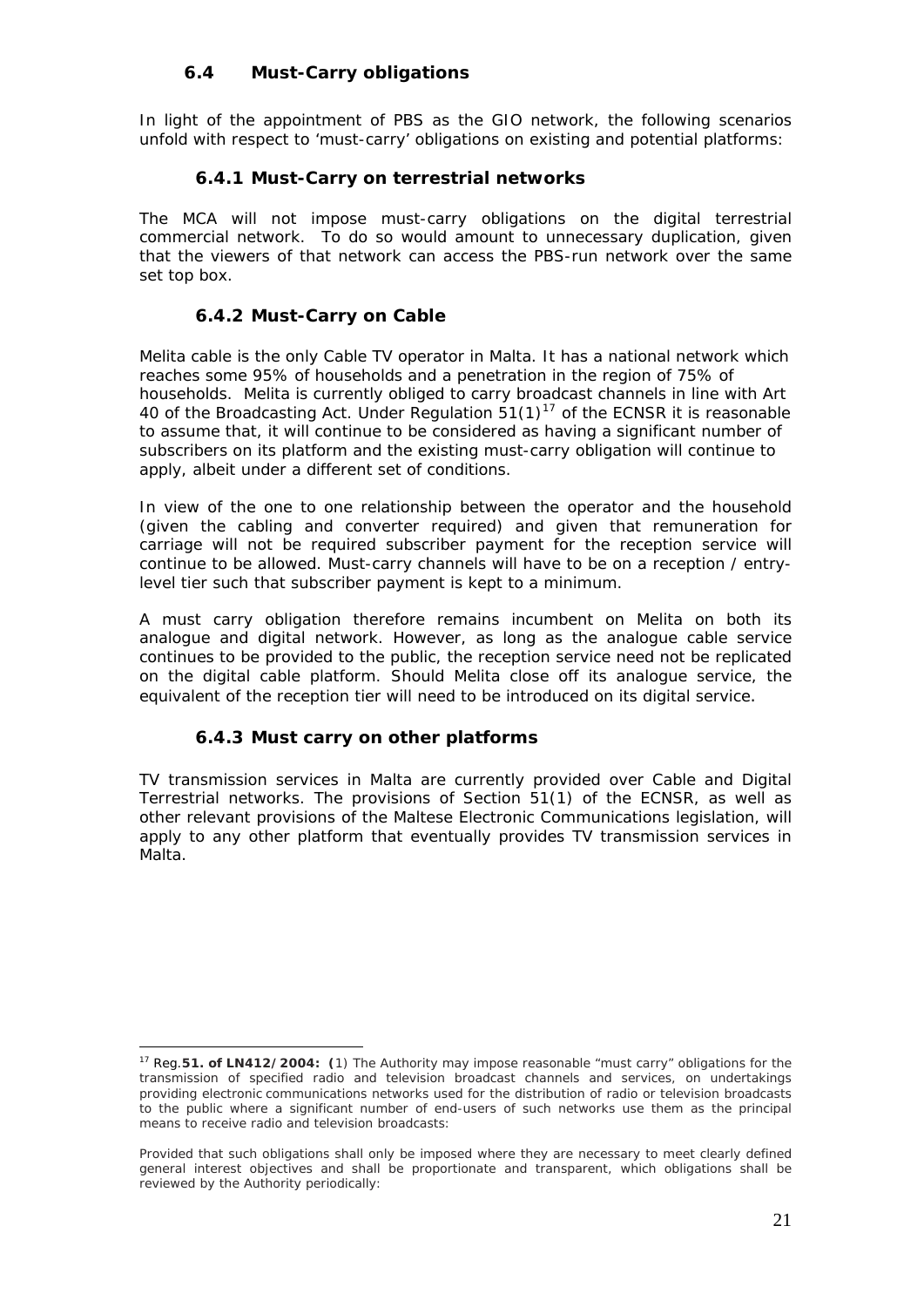The following entities are considered to have an active role to play in the implementation of this strategy:

<span id="page-21-0"></span>**\_\_\_\_\_\_\_\_\_\_\_\_\_\_\_\_\_\_\_\_\_\_\_\_\_\_\_\_\_\_\_\_\_\_\_\_\_\_\_\_\_\_\_\_\_\_\_\_\_\_\_\_** 

- Public Broadcasting Services Ltd., as the Government owned company responsible for the provision of public broadcasting;
- Current terrestrial analogue broadcasters who will need to migrate to digital;
- The Office of the Prime Minister (OPM), as the Ministry responsible for the Broadcasting Authority;
- The Broadcasting Authority as the entity responsible for regulating sound and television broadcasting services and for issuing broadcasting licences;
- The Ministry for Information Technology and Communications (MITC) as the Ministry responsible for policy regarding the regulation of electronic communications networks and services;
- The Ministry for Education and Culture (MEDC) as the Ministry responsible for broadcasting policy and public service broadcasting;
- The Malta Communications Authority as the entity responsible to regulate electronic communications and manage spectrum.
- Network operators who will provide access to local commercial broadcast content licence holders.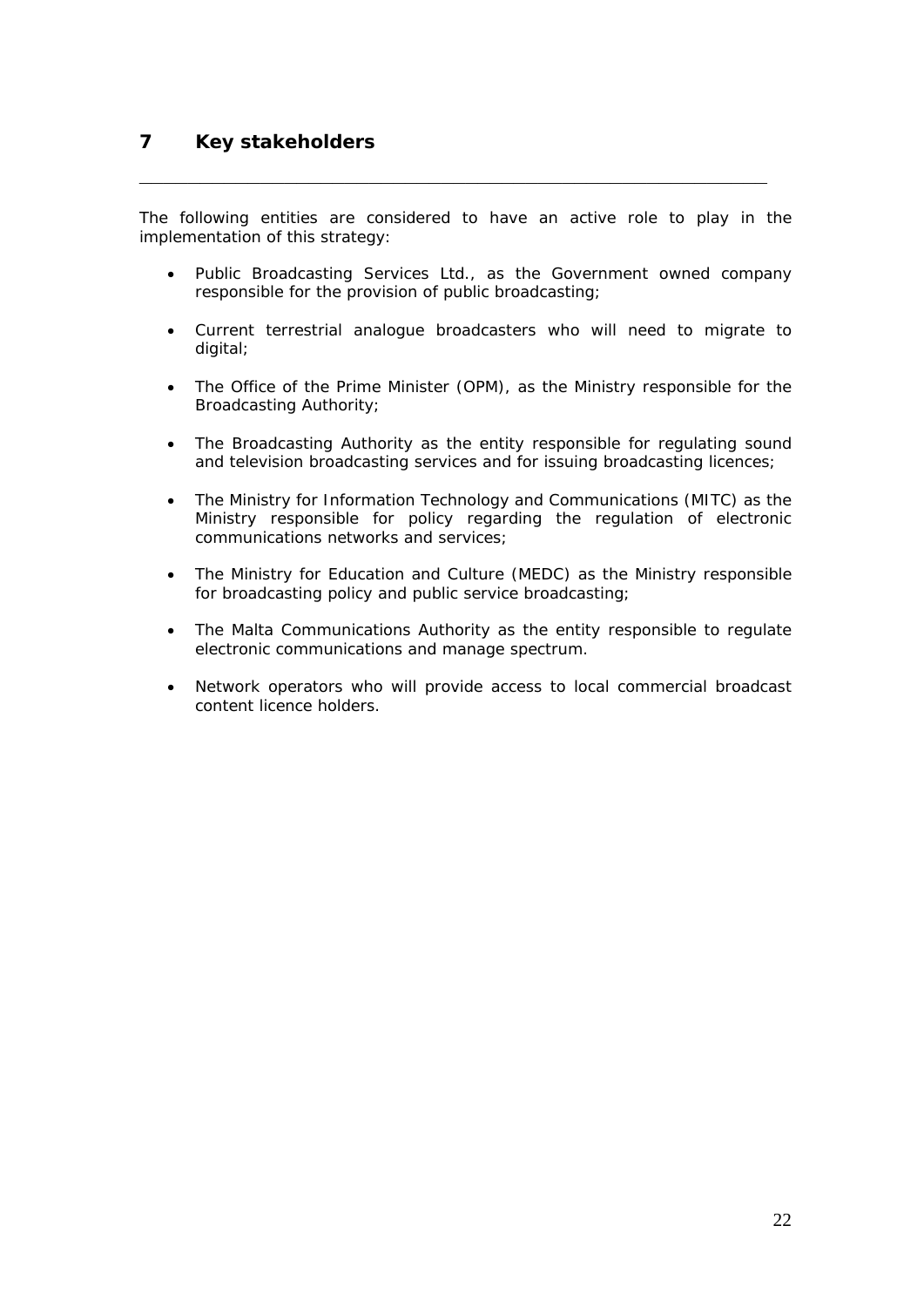$\overline{a}$ 

This document constitutes Government's formal policy position and concludes the first phase of the process. The focus will hereafter be on implementation. The following are the envisaged steps that need to be followed in the implementation process.

<span id="page-22-0"></span>**\_\_\_\_\_\_\_\_\_\_\_\_\_\_\_\_\_\_\_\_\_\_\_\_\_\_\_\_\_\_\_\_\_\_\_\_\_\_\_\_\_\_\_\_\_\_\_\_\_\_\_\_\_** 

- Assignment of the GIO frequency to PBS should take place by Q1 2009 following the necessary technical discussions.
- PBS will initiate steps towards deployment of the network in Q1 2009. It is envisaged that the network deployment should be finalised by Q4 2009.<sup>[18](#page-22-1)</sup>
- Legal drafting of the amendments to the Broadcasting Act will commence immediately with passage through parliament envisaged in the 2nd Quarter 2009.
- In parallel with the legal drafting the BA will refine and formalise the GIO selection criteria and the relative process.
- The GIO selection and allotment process will commence immediately after the legislative amendments, as well as the selection process, are in place.
- Initial transmission by GIO broadcasters on the PBS network<sup>[19](#page-22-2)</sup> will commence immediately after the selection process has been finalised. This is envisaged to take place in Q4 2009.
- A public information campaign will commence in Q2, 2009 and will run on till the Analogue Turn off Date, set at Q4, 2010.

<span id="page-22-1"></span><sup>&</sup>lt;sup>18</sup> The deployment timeframe is indicative and subject to discussion between PBS and the BA/MCA. However one would expect that PBS has the necessary experience and already-installed infrastructure to carry out deployment within a year.

<span id="page-22-2"></span><sup>&</sup>lt;sup>19</sup> PBS will not be subject to the selection process given that it is the Public Service Broadcaster. It will still be required to adhere to the set criteria.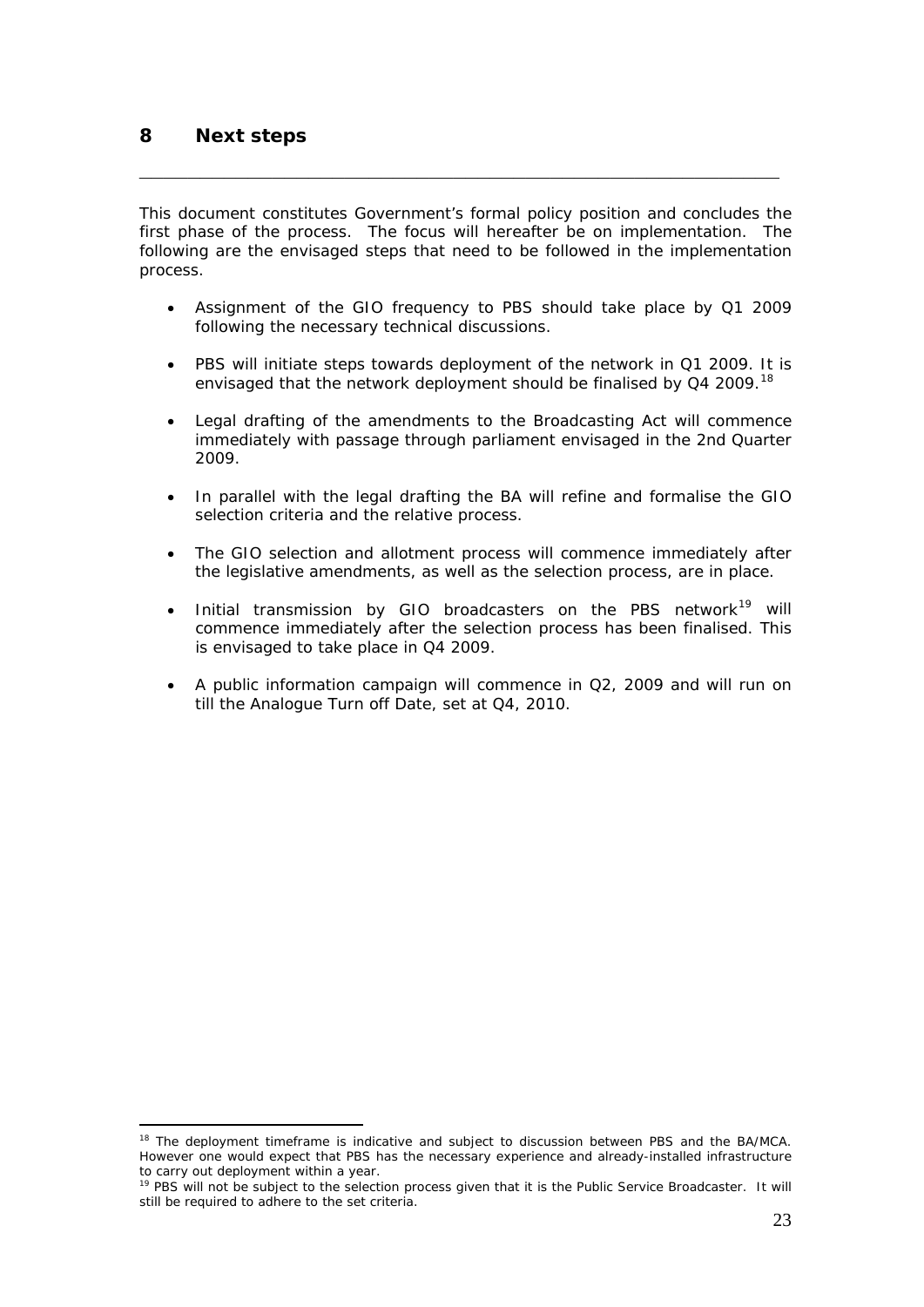<span id="page-23-0"></span>**Appendix A** 

**Analysis of responses to Consultation on Broadcasting that meets General Interest Objectives**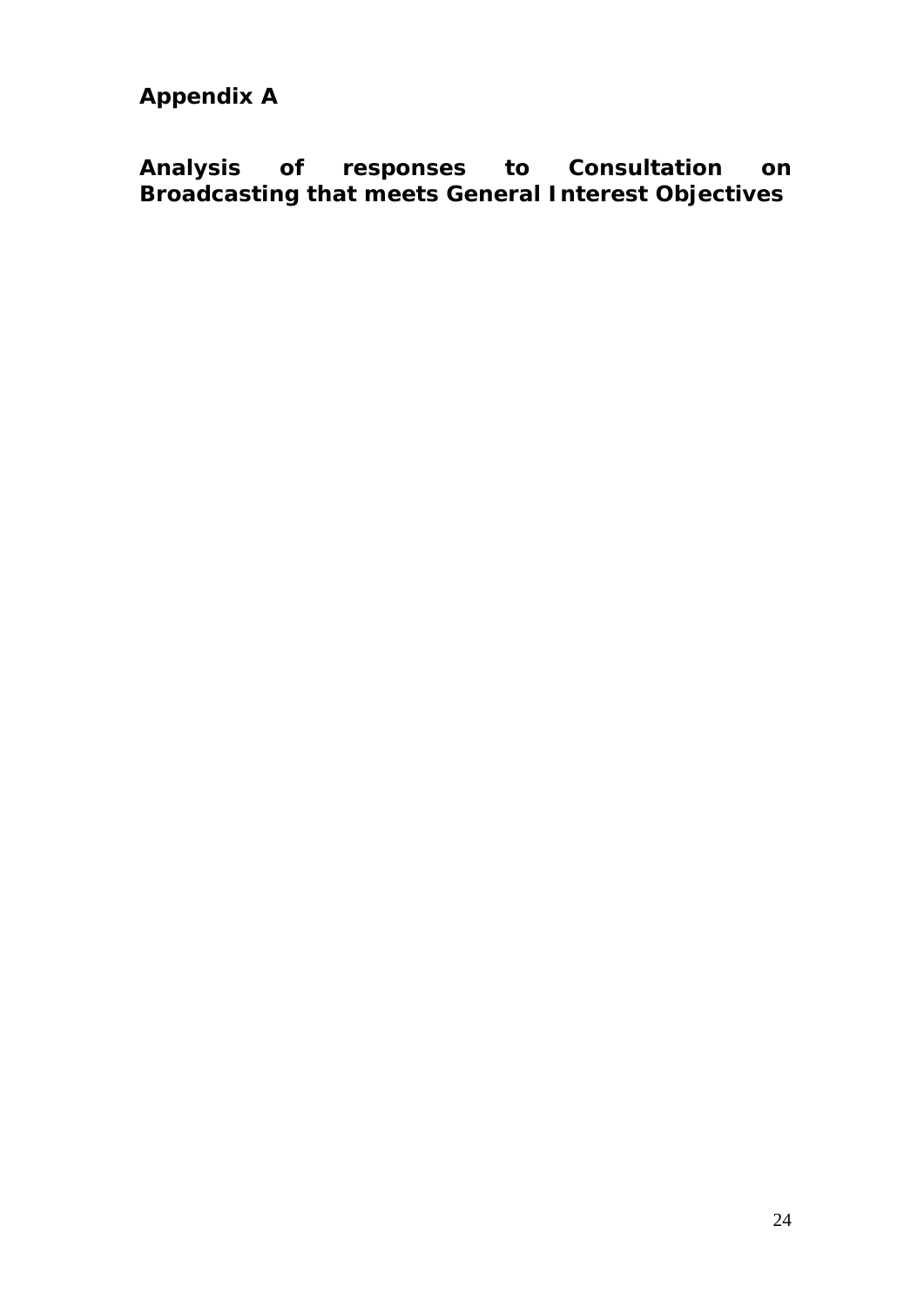### **Introduction**

This Appendix presents the highlights of the individual responses to the consultation document on Broadcasting that meets General Interest Objectives. The document was issued for consultation on the  $15<sup>th</sup>$  of September 2007 with a three month timeframe, subsequently increased by an additional two months at the express request of a group of broadcasters.

At the end of the consultation period six responses had been received from:

- Mr. Joseph Muscat (MEP)
- GO
- Melita Cable
- PBS, Educ 22, One Productions, Media Link Communications, Smash TV (joint response)
- Projects in Motion
- Eden Leisure Group

The MCA/BA also held one-to-one discussions with GO, Melita and existing analogue free-to-air broadcasters (both individually and as a group) at their express request.

The table in the subsequent pages of this document highlights the responses received. The responses are organized by policy area and policy areas are, in turn, presented in the same sequence as they appear in the public consultation document. Details of individual respondents have been omitted and replaced by letters 'A' to 'F' (which do not reflect the sequence of respondents as listed above).

Whilst this document is essentially descriptive of the responses submitted explanatory notes have been inserted by the MCA/BA where it was felt that this would provide a clarification on the Authorities' position. The explanatory notes are the ones in italics.

The responses have been given due weight in the articulation of Government's final policy direction on the subject.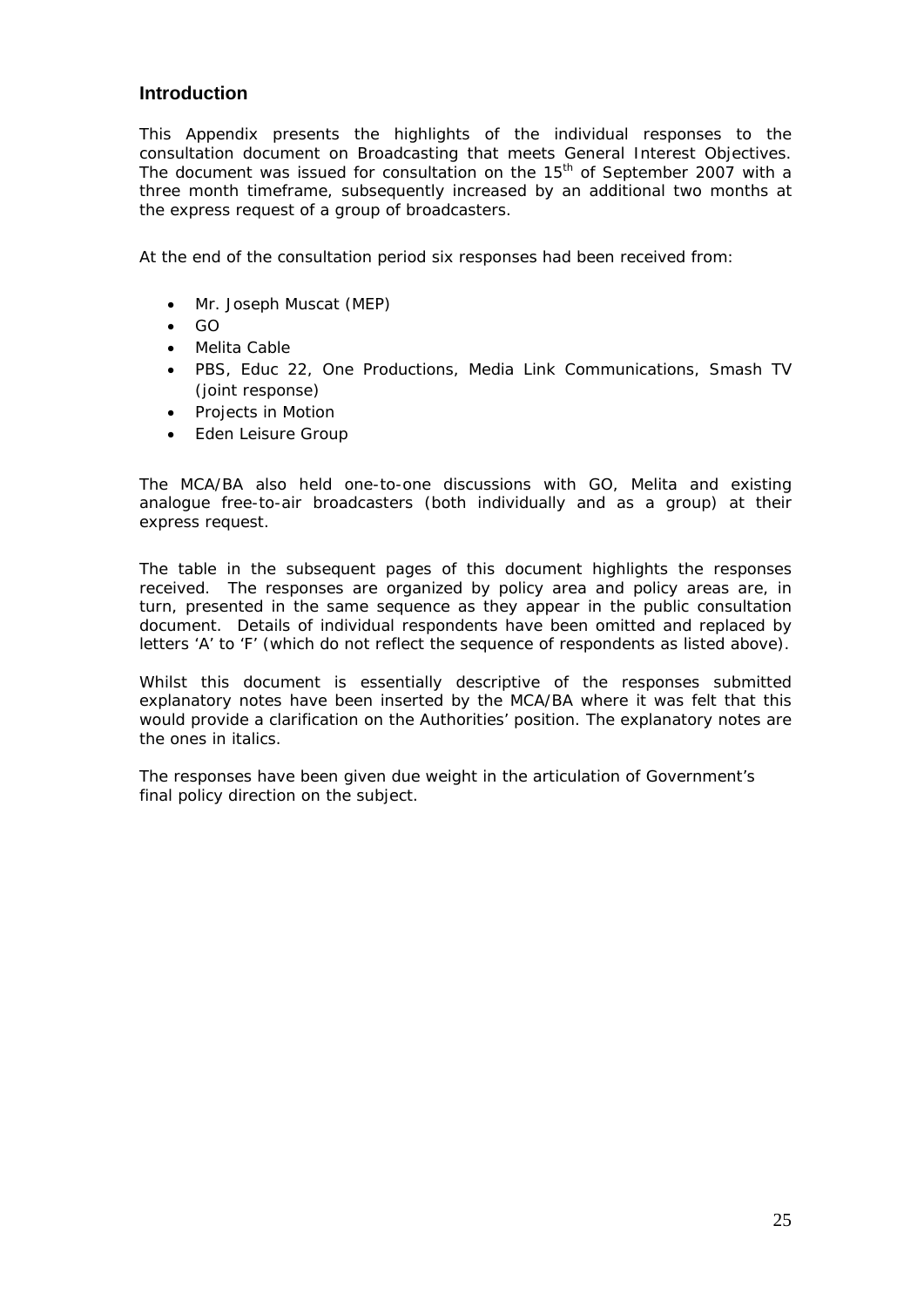| Respondent                                 |                             | <b>Summary of Comments Received</b>                                                                                                                                                                                                                                                                                                                                                                                                                                                                                                                                                                                                                                                                                                                                                        |  |  |  |
|--------------------------------------------|-----------------------------|--------------------------------------------------------------------------------------------------------------------------------------------------------------------------------------------------------------------------------------------------------------------------------------------------------------------------------------------------------------------------------------------------------------------------------------------------------------------------------------------------------------------------------------------------------------------------------------------------------------------------------------------------------------------------------------------------------------------------------------------------------------------------------------------|--|--|--|
| <b>GENERAL COMMENTS</b>                    |                             |                                                                                                                                                                                                                                                                                                                                                                                                                                                                                                                                                                                                                                                                                                                                                                                            |  |  |  |
| <b>RESPONDENT</b><br>(A)                   | $\bullet$<br>$\bullet$      | Submits that its tariffs are not subject to ex ante price control.<br>Submits that capacity restrictions should not be imposed.<br>Anticipates that a revised implementation timeline will be required and<br>requests that this is provided.<br>The implementation timelines are indicative and the envisaged<br>timeframe will be known when a final policy statement is made by<br>Government.                                                                                                                                                                                                                                                                                                                                                                                          |  |  |  |
| <b>RESPONDENT</b><br>(C)                   | with GIOs.<br>$\bullet$     | Welcomes initiative to review existing broadcasting policies connected<br>Contends that many of the proposals are impracticable and that they<br>do not make for a level playing field in platform competition.                                                                                                                                                                                                                                                                                                                                                                                                                                                                                                                                                                            |  |  |  |
| <b>RESPONDENT</b><br>(D)                   | $\bullet$<br>radio.         | Observes that the consultation does not comprehensively deal with                                                                                                                                                                                                                                                                                                                                                                                                                                                                                                                                                                                                                                                                                                                          |  |  |  |
|                                            | date.                       | It is clarified in the consultation document that terrestrial radio does<br>not present the same critical aspects as terrestrial TV, which involves<br>the migration from analogue to digital, and a specific analogue turn-off                                                                                                                                                                                                                                                                                                                                                                                                                                                                                                                                                            |  |  |  |
| RESPONDENT (E)                             | $\bullet$                   | Appreciates the efforts of the MCA and BA in the preparation of the<br>document given the complexity of the communications scenario.<br>States that the issues raised need to be discussed in further detail.                                                                                                                                                                                                                                                                                                                                                                                                                                                                                                                                                                              |  |  |  |
|                                            |                             | <b>POLICY AREA - CRITERIA TO CLASSIFY BROADCAST CONTENT AS GIO</b>                                                                                                                                                                                                                                                                                                                                                                                                                                                                                                                                                                                                                                                                                                                         |  |  |  |
| <b>RESPONDENT</b><br>(A)                   | $\bullet$                   | Contends that the GIOs which are likely to be most directly relevant to<br>the must-carry obligation are culture, national language and pluralism.                                                                                                                                                                                                                                                                                                                                                                                                                                                                                                                                                                                                                                         |  |  |  |
| <b>RESPONDENT</b><br>(C)<br>RESPONDENT (F) | $\bullet$<br>٠<br>$\bullet$ | States that it is not clear if criteria meet requirements of Article 31 of<br>the EU's Universal Services Directive (USD).<br>States that in particular it is not immediately apparent that the criteria<br>are objectively measurable in practice.<br>Highlights that the mere setting up of the objectives is not sufficient<br>for award of must-carry status and clarifies that criteria must be<br>measurable and that licencees must be subject to a yearly review to<br>determine that criteria are being met.<br>The consultation document contemplates the setting up of measures<br>with respect to the criteria set and the carrying out of the necessary<br>assessments with respect to GIO broadcasters.<br>Enquires whether the policy intends to address and implement main |  |  |  |
|                                            |                             | accessibility issues such as subtitling, sign language and audio<br>description as a General Interest Objective.<br>Accessibility features are listed as an adjudication criterion (Under the                                                                                                                                                                                                                                                                                                                                                                                                                                                                                                                                                                                              |  |  |  |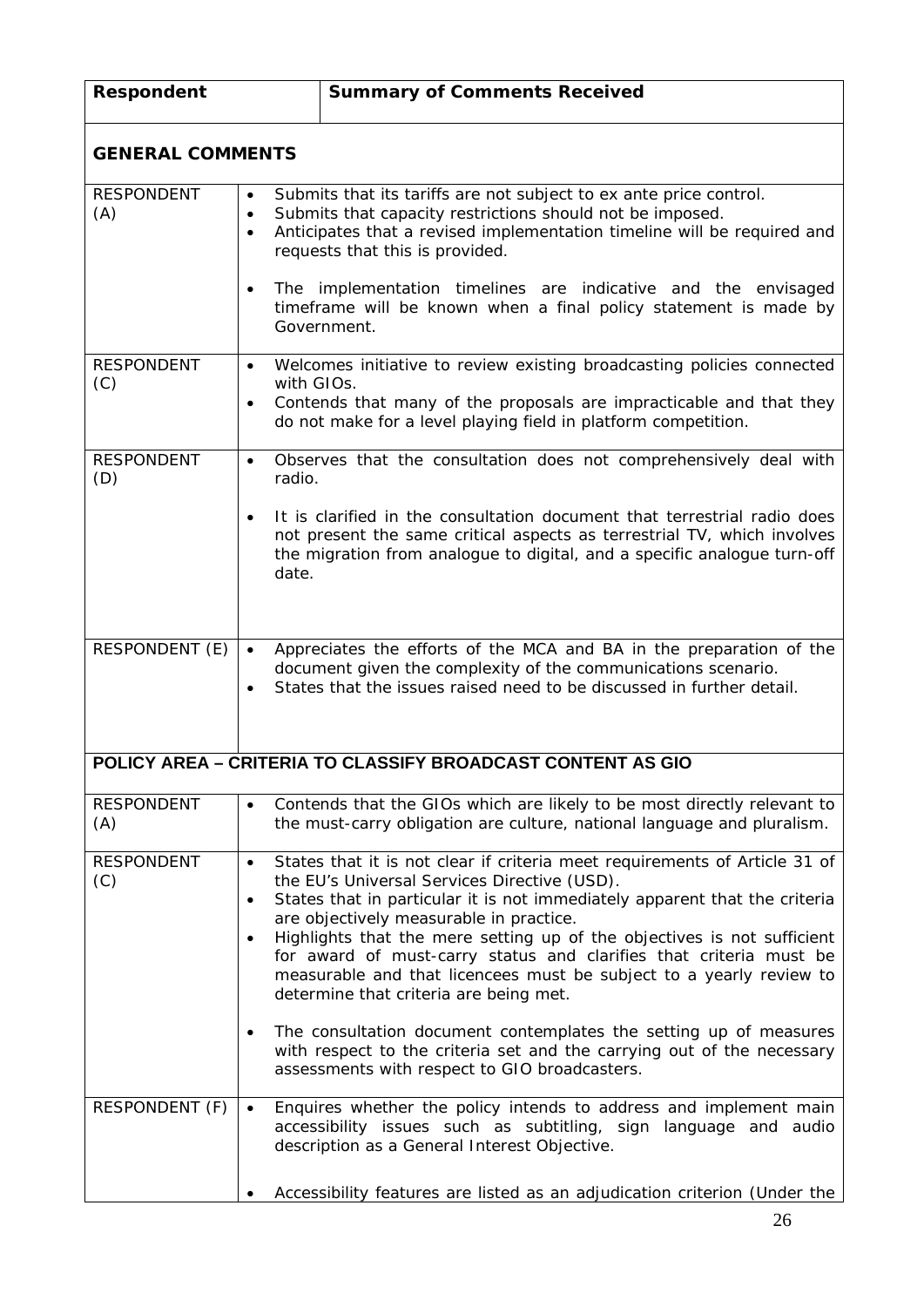|                          | heading 'General') for broadcasters meeting General Interest<br>Objectives. Further emphasis on this aspect may be made when GIO<br>criteria are being drawn up in detail, bearing in mind the need for any<br>such requirements be balanced against costs borne by broadcasters.                                                                                                                                                                                                                                                                                                                                                                                                                                                                                                                                                                                                                                                                                                                                                                                                                                                                                                                                                                                                                                                                                                                                                                    |
|--------------------------|------------------------------------------------------------------------------------------------------------------------------------------------------------------------------------------------------------------------------------------------------------------------------------------------------------------------------------------------------------------------------------------------------------------------------------------------------------------------------------------------------------------------------------------------------------------------------------------------------------------------------------------------------------------------------------------------------------------------------------------------------------------------------------------------------------------------------------------------------------------------------------------------------------------------------------------------------------------------------------------------------------------------------------------------------------------------------------------------------------------------------------------------------------------------------------------------------------------------------------------------------------------------------------------------------------------------------------------------------------------------------------------------------------------------------------------------------|
|                          | POLICY AREA - BROADCASTERS QUALIFYING FOR GIO STATUS                                                                                                                                                                                                                                                                                                                                                                                                                                                                                                                                                                                                                                                                                                                                                                                                                                                                                                                                                                                                                                                                                                                                                                                                                                                                                                                                                                                                 |
| <b>RESPONDENT</b><br>(A) | States that must carry status should not be granted to national<br>$\bullet$<br>broadcasters which operate under a public remit as a matter of course<br>and should only be afforded where the GIOs are explicitly mentioned<br>as part of the public remit.<br>Submits that licensed terrestrial broadcast channels should not have a<br>$\bullet$<br>'de facto' must-carry status.<br>Contends that only the public broadcasting services identified in<br>$\bullet$<br>National Broadcasting Plan qualify and agrees with the must-carry<br>status granted to the public broadcaster.<br>Respondent is not against the notion of privately owned stations<br>$\bullet$<br>playing a role in the delivery of the GIOs but contends that the<br>proposed 'all or part of ' a number of set criteria that qualify a station<br>for GIOs allows for a relaxed application of the must-carry status and<br>contends that must-carry channels should be limited to that absolutely<br>necessary avoiding unnecessary duplication.<br>The consultation document does not contemplate award of must carry<br>$\bullet$<br>status being granted to national broadcasters as a matter of course.                                                                                                                                                                                                                                                            |
| <b>RESPONDENT</b><br>(C) | Considers that the statement, to the effect that a public call for<br>$\bullet$<br>expressions of interest for a GIO licence will be issued, a contradiction<br>with the statement that current broadcasters could qualify.<br>Submits that it is by no means a given that current licence holders<br>$\bullet$<br>meet the proposed criteria and makes specific reference to the<br>'comprehensive and accurate information service' criterion.<br>Submits that the parameters that allow the BA to refuse a GIO licence<br>$\bullet$<br>to other broadcasters that meet the criteria are not specified and<br>neither is the limit on the number of such licence holders and this will<br>have a direct weight on the must carry obligations.<br>Highlights that the USD requires a periodic review of the must-carry<br>$\bullet$<br>status and obligations and recommends that all the above points are<br>developed in line with the principles of transparency,<br>non-<br>discrimination, proportionality and accountability.<br>GIO status is voluntary for broadcasters other than PBS. Thus, a call<br>for expressions of interest would be necessary. It is also stated in the<br>consultation that the current analogue broadcasters' licence conditions<br>is likely to qualify them for GIO status.<br>The limit to the licence holders, as proposed in the consultation<br>$\bullet$<br>document, is six, for the foreseeable future. |
| RESPONDENT (E)           | Respondent refers to existing analogue terrestrial broadcasters and<br>Education 22 as 'GIO stations.'                                                                                                                                                                                                                                                                                                                                                                                                                                                                                                                                                                                                                                                                                                                                                                                                                                                                                                                                                                                                                                                                                                                                                                                                                                                                                                                                               |
|                          | POLICY AREA - PROPORTIONALITY                                                                                                                                                                                                                                                                                                                                                                                                                                                                                                                                                                                                                                                                                                                                                                                                                                                                                                                                                                                                                                                                                                                                                                                                                                                                                                                                                                                                                        |
| <b>RESPONDENT</b><br>(A) | Contends that the reservation of three frequencies for broadcasting that<br>meets GIOs is extravagant given that 6 to 8 standard digital TV channels<br>can be transmitted on one TV channel.                                                                                                                                                                                                                                                                                                                                                                                                                                                                                                                                                                                                                                                                                                                                                                                                                                                                                                                                                                                                                                                                                                                                                                                                                                                        |
| <b>RESPONDENT</b>        | Considers the reservation of three frequency channels for GIOs wasteful                                                                                                                                                                                                                                                                                                                                                                                                                                                                                                                                                                                                                                                                                                                                                                                                                                                                                                                                                                                                                                                                                                                                                                                                                                                                                                                                                                              |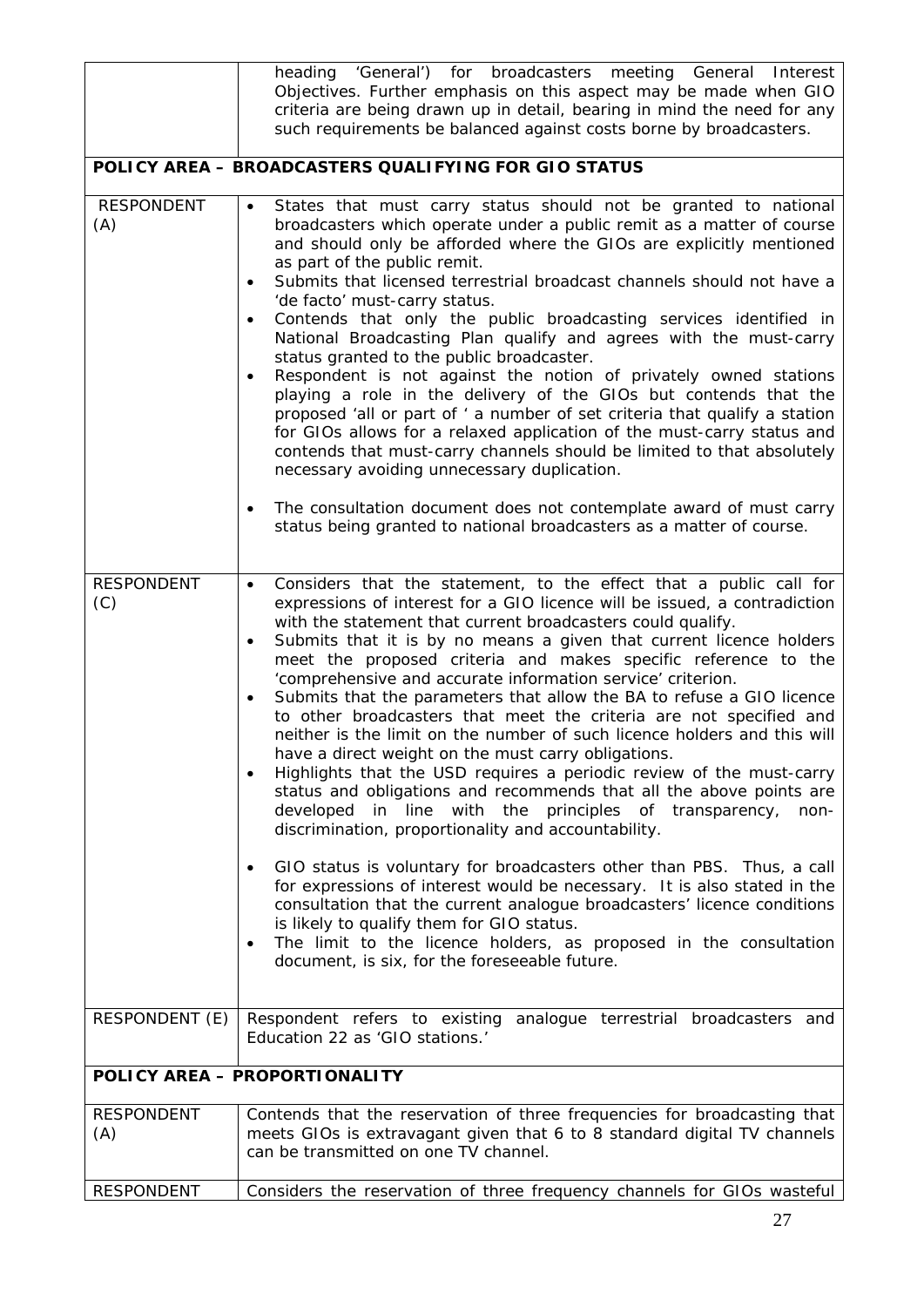| (C)                      | use of frequency given that around eight broadcast channels can be<br>accommodated in one frequency channel.                                                                                                                                                                                                                                                                                                                                                                                                                                                                                                                                                                                                                                                                                                                                                                                                                                                                                                                                                                                                                                                                                                                                                                        |
|--------------------------|-------------------------------------------------------------------------------------------------------------------------------------------------------------------------------------------------------------------------------------------------------------------------------------------------------------------------------------------------------------------------------------------------------------------------------------------------------------------------------------------------------------------------------------------------------------------------------------------------------------------------------------------------------------------------------------------------------------------------------------------------------------------------------------------------------------------------------------------------------------------------------------------------------------------------------------------------------------------------------------------------------------------------------------------------------------------------------------------------------------------------------------------------------------------------------------------------------------------------------------------------------------------------------------|
|                          | POLICY AREA - MUST CARRY/MUST OFFER OBLIGATIONS                                                                                                                                                                                                                                                                                                                                                                                                                                                                                                                                                                                                                                                                                                                                                                                                                                                                                                                                                                                                                                                                                                                                                                                                                                     |
| <b>RESPONDENT</b><br>(A) | States that it is debatable whether any digital terrestrial network<br>$\bullet$<br>operator meets the 'Must Carry' criterion which requires that a<br>'significant number of end-users of such networks use them as the<br>principal means to receive radio and television broadcasts'.<br>Argues that before imposition of 'must carry' the BA should ascertain if<br>$\bullet$<br>the operator truly falls under the 'significant' parameter. (Contends<br>that subscribers can have two services and therefore digital terrestrial<br>subscription numbers are not enough to justify the 'significant number<br>of end users' criterion).<br>Argues that a must carry obligation should only be imposed on those<br>$\bullet$<br>operators that the BA ascertains as meeting the 'significant number of<br>user' criteria.<br>Agrees to para 3.3.2., which establishes that 3 reserved frequencies<br>$\bullet$<br>will be assigned to network with significant users, only for purpose of<br>carrying GIO's with transmission being unencrypted.<br>Agrees with the introduction of a must-offer obligation.<br>٠<br>The latest MCA bi-annual communications review listed the digital<br>$\bullet$<br>terrestrial platform network as having in excess of 25,000 subscribers. |
| <b>RESPONDENT</b><br>(C) | Agrees that must carry must be counter-balanced by must-offer<br>$\bullet$<br>obligations and that no fees should be levied in either direction.<br>Presumes that must-carry obligations apply to mobile and IPTV<br>٠<br>platforms and notes that the document does not discuss possible<br>effects on investment decisions and competition. Contends that an in-<br>depth examination must be made on these issues lest the policy<br>proposals act as a disincentive to potential new or emerging market<br>entrants.<br>The consultation document qualifies 'must-carry' regulation of IPTV<br>and other emerging platforms to the effect that it has to be in line with<br>It is understood that once legislation also<br>existing legislation.<br>contemplates light-touch regulation on emerging technologies and<br>services, this aspect will also be addressed, before any imposition<br>comes into effect.                                                                                                                                                                                                                                                                                                                                                               |
|                          | POLICY AREA - LEVEL OF SERVICE (SPECIFICALLY BIT RATES)                                                                                                                                                                                                                                                                                                                                                                                                                                                                                                                                                                                                                                                                                                                                                                                                                                                                                                                                                                                                                                                                                                                                                                                                                             |
| <b>RESPONDENT</b><br>(A) | Contends that there is no legal basis on which the technical terms<br>(minimum bit rates/quality) by which must-carry channels are to be<br>retransmitted can be established.                                                                                                                                                                                                                                                                                                                                                                                                                                                                                                                                                                                                                                                                                                                                                                                                                                                                                                                                                                                                                                                                                                       |
| <b>RESPONDENT</b><br>(C) | Strongly believes that a minimum bit-rate allocation should not be<br>$\bullet$<br>mandated since it inherently implies inefficient spectrum utilisation.<br>Suggests instead the use of Subjective Video Quality Test methods.                                                                                                                                                                                                                                                                                                                                                                                                                                                                                                                                                                                                                                                                                                                                                                                                                                                                                                                                                                                                                                                     |
|                          | POLICY AREA - COMPENSATION FOR SERVICES                                                                                                                                                                                                                                                                                                                                                                                                                                                                                                                                                                                                                                                                                                                                                                                                                                                                                                                                                                                                                                                                                                                                                                                                                                             |
| <b>RESPONDENT</b><br>(A) | Contends that either the broadcasters or the State should compensate<br>$\bullet$<br>network operators for the transmission of must-carry channels and<br>a remuneration which is non-discriminatory, proportionate,<br>that                                                                                                                                                                                                                                                                                                                                                                                                                                                                                                                                                                                                                                                                                                                                                                                                                                                                                                                                                                                                                                                        |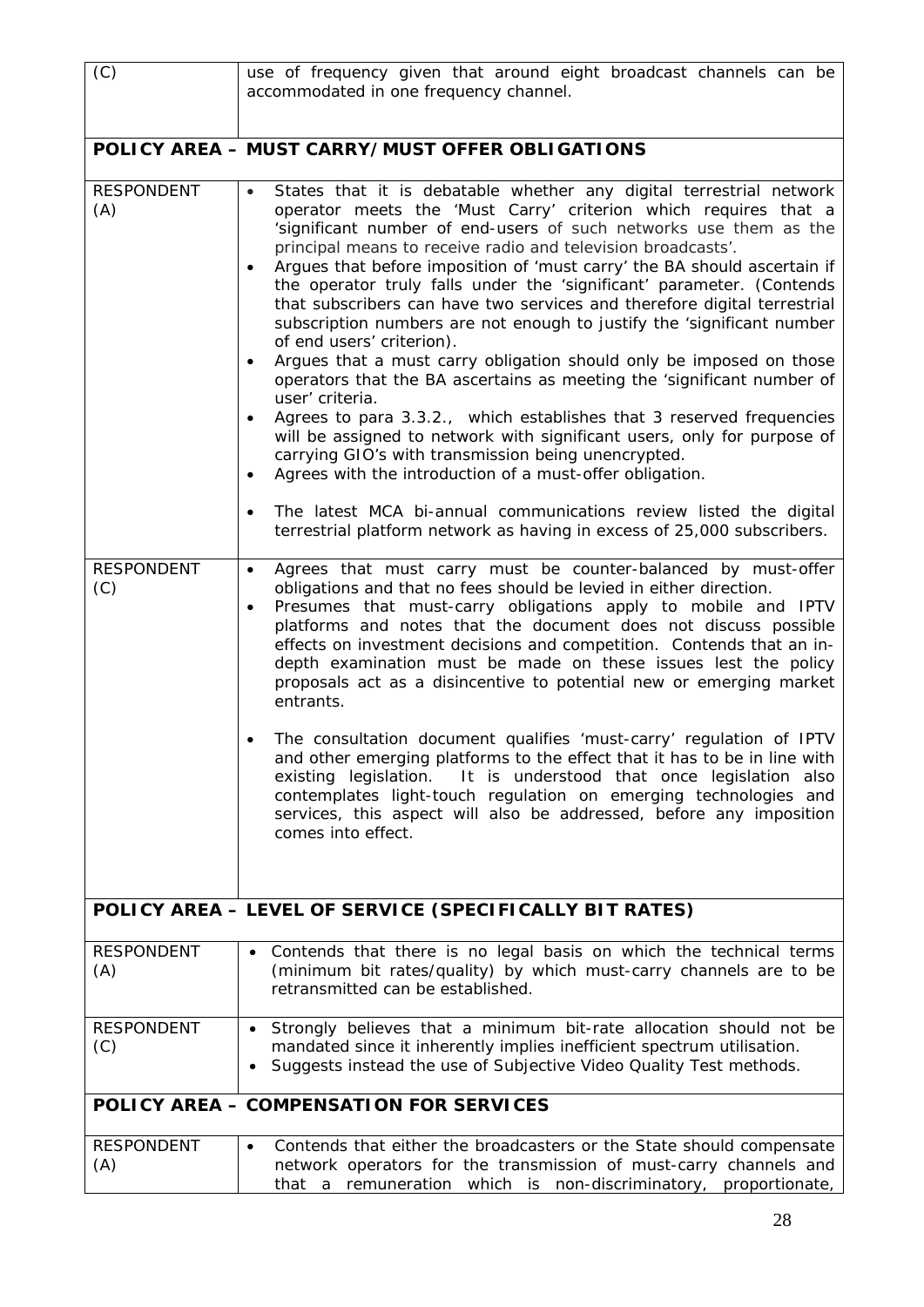|                                 | transparent and cost-based should be payable to the network<br>operators.                                                                                                                                                                                                                                                                                                                                                                                                                                                                                                                   |
|---------------------------------|---------------------------------------------------------------------------------------------------------------------------------------------------------------------------------------------------------------------------------------------------------------------------------------------------------------------------------------------------------------------------------------------------------------------------------------------------------------------------------------------------------------------------------------------------------------------------------------------|
|                                 | Proposes that the remuneration should take into account network<br>$\bullet$                                                                                                                                                                                                                                                                                                                                                                                                                                                                                                                |
|                                 | capacity required and possibly any lost profits.<br>Agrees to continued application of the Copyright Act where no<br>$\bullet$                                                                                                                                                                                                                                                                                                                                                                                                                                                              |
|                                 | copyright fees are payable in respect of must-carry channels.                                                                                                                                                                                                                                                                                                                                                                                                                                                                                                                               |
| <b>RESPONDENT</b><br>(C)        | Contends that the weighing of must carry provisions against the effect<br>$\bullet$<br>on competition should have been discussed in the Consultation and<br>contends that the proposals put forward seriously distort the emerging<br>competitive television transmission market.<br>Contends that the consultation proposal puts the heavier regulatory<br>$\bullet$<br>onus on the smaller network.<br>Disagrees with the arguments that the free to air concept can change<br>according to platform and that basic tier pricing can be justified on one<br>platform, but not on another. |
|                                 | POLICY AREA - MISCELLANEOUS TECHNICAL CONSIDERATIONS                                                                                                                                                                                                                                                                                                                                                                                                                                                                                                                                        |
| <b>RESPONDENT</b><br>(A)        | Proposes that final document should make reference to EPGs and<br>$\bullet$<br>exclude EPGs from any must carry obligation.                                                                                                                                                                                                                                                                                                                                                                                                                                                                 |
| <b>RESPONDENT</b><br>(C)        | Gives a whole list of reasons why the VHF frequency cannot be used by<br>$\bullet$<br>respondent.                                                                                                                                                                                                                                                                                                                                                                                                                                                                                           |
|                                 | Highlights an issue with respect to aerial installation at the consumer<br>$\bullet$                                                                                                                                                                                                                                                                                                                                                                                                                                                                                                        |
|                                 | end in that current digital terrestrial installations are for UHF and not<br>VHF.                                                                                                                                                                                                                                                                                                                                                                                                                                                                                                           |
|                                 | <b>POLICY AREA - BA/MCA ROLES</b>                                                                                                                                                                                                                                                                                                                                                                                                                                                                                                                                                           |
| <b>RESPONDENT</b><br>(A)        | Agrees with the division of roles between MCA and BA as suggested by<br>$\bullet$<br>the Consultation.                                                                                                                                                                                                                                                                                                                                                                                                                                                                                      |
|                                 | Agrees that LN167/2001 should be repealed.                                                                                                                                                                                                                                                                                                                                                                                                                                                                                                                                                  |
| <b>POLICY AREA - CONTENT</b>    |                                                                                                                                                                                                                                                                                                                                                                                                                                                                                                                                                                                             |
| <b>RESPONDENT</b>               | Fails to see the rationale behind the restriction of the total number of                                                                                                                                                                                                                                                                                                                                                                                                                                                                                                                    |
| (A)                             | broadcast channels that can fall under the same editorial responsibility.<br>Submits that there is no justification for limiting to two the number of<br>$\bullet$                                                                                                                                                                                                                                                                                                                                                                                                                          |
|                                 | broadcast licences.<br>Contends that an own-network promotional channel should not be<br>٠                                                                                                                                                                                                                                                                                                                                                                                                                                                                                                  |
|                                 | considered as a programming service.<br>Believes that multiple channels that transmit a time-shifted repeat<br>$\bullet$                                                                                                                                                                                                                                                                                                                                                                                                                                                                    |
|                                 | programme should be considered as one channel.                                                                                                                                                                                                                                                                                                                                                                                                                                                                                                                                              |
|                                 | Opines that multiple Sports channels that transmit different sports<br>$\bullet$<br>events (eg football matches) in parallel should be considered as one                                                                                                                                                                                                                                                                                                                                                                                                                                    |
|                                 | single channel.<br>Calls for a clear delineation of which of the BA circulars, decisions or<br>$\bullet$                                                                                                                                                                                                                                                                                                                                                                                                                                                                                    |
|                                 | directives are applicable to their payTV programming and which are<br>not.                                                                                                                                                                                                                                                                                                                                                                                                                                                                                                                  |
|                                 | The BA has since issued a consultation document on the subject of<br>$\bullet$                                                                                                                                                                                                                                                                                                                                                                                                                                                                                                              |
|                                 | editorial ownership, and is now proposing ownership of up to four TV<br>channels under certain conditions. Other than this, an own-network<br>promotional channel is not considered to be a programming service.                                                                                                                                                                                                                                                                                                                                                                            |
|                                 |                                                                                                                                                                                                                                                                                                                                                                                                                                                                                                                                                                                             |
| <b>POLICY AREA -BA LICENCES</b> |                                                                                                                                                                                                                                                                                                                                                                                                                                                                                                                                                                                             |